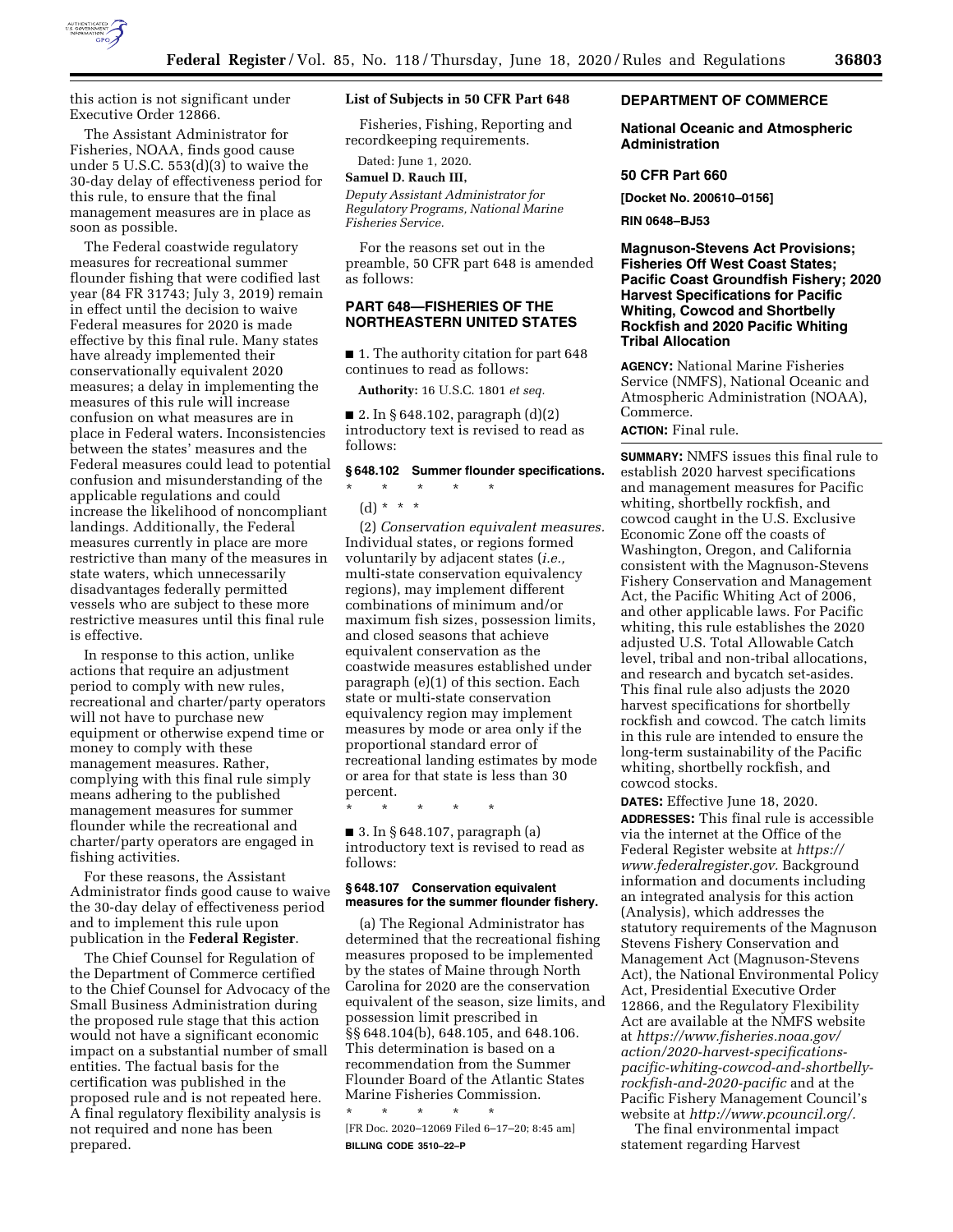Specifications and Management Measures for 2015–2016 and Biennial Periods Thereafter, and the Final Environmental Assessment for Pacific Coast Groundfish Fishery 2019–20 Harvest Specifications, Yelloweye Rebuilding Plan Revisions, and Management Measures, are available on the NMFS West Coast Region website at: *[www.westcoast.fisheries.noaa.gov/](http://www.westcoast.fisheries.noaa.gov/publications/nepa/groundfish/groundfish_nepa_documents.html) [publications/nepa/groundfish/](http://www.westcoast.fisheries.noaa.gov/publications/nepa/groundfish/groundfish_nepa_documents.html) groundfish*\_*nepa*\_*[documents.html.](http://www.westcoast.fisheries.noaa.gov/publications/nepa/groundfish/groundfish_nepa_documents.html)*  **FOR FURTHER INFORMATION CONTACT:**  Stacey Miller, phone: 503–231–6290, and email: *[Stacey.Miller@noaa.gov.](mailto:Stacey.Miller@noaa.gov)*  **SUPPLEMENTARY INFORMATION:** 

#### **Background**

This final rule includes actions for the Pacific whiting tribal and non-tribal fisheries, shortbelly rockfish, and cowcod. These actions are combined into one final rule because they all relate to establishing catch limits and management measures for Pacific Coast groundfish stocks in 2020. This rule announces the 2020 Pacific whiting coastwide Total Allowable Catch (TAC), establishes the Pacific whiting U.S. TAC based on the coastwide TAC, tribal allocation, allocations for three commercial whiting sectors, and setasides for research and incidental mortality of Pacific whiting as recommended by the Pacific Fishery Management Council (Council); increases the 2020 annual catch limit (ACL) for shortbelly rockfish; and eliminates the 2020 annual catch target (ACT) and reduces the research setaside for cowcod. The allocations for Pacific whiting are effective until December 31, 2020. The adjusted catch limits for cowcod and shortbelly supersede those put in place for 2020 through the 2019–2020 Pacific Coast Groundfish Biennial Harvest Specifications and Management Measures (83 FR 63970; December 12, 2018), and are being analyzed as part of the 2021–2022 Pacific Coast Groundfish Biennial Harvest Specifications and Management Measures, which are anticipated to be effective on January 1, 2021. Additional background information on each of the measures included in this final rule are included in the proposed rule, published on April 17, 2020 (85 FR 21372), and is not repeated here.

### **Pacific Whiting**

## *2020 Pacific Whiting Harvest Specifications, Tribal Allocation and Non-Tribal Allocation*

The transboundary stock of Pacific whiting is managed through the Agreement Between the Government of the United States of America and the Government of Canada on Pacific Hake/ Whiting of 2003, Nov. 21, 2003, T.I.A.S. 08–625 (Agreement). NMFS issued a proposed rule on April 17, 2020 (85 FR 21372) that describes the Agreement, including the establishment of F–40 percent default harvest rate, explicit allocation of Pacific whiting coastwide TAC to the U.S. (73.88 percent) and Canada (26.12 percent), the bilateral bodies to implement the terms of the Agreement, and the process used to determine the coastwide TAC.

The 2020 Joint Management Committee (JMC) and Advisory Panel (AP) met March 11–13, 2020, via the internet, but did not reach a bilateral agreement on the coastwide TAC. The Agreement does not specify a procedure for when the JMC does not agree on a coastwide TAC. However, the 2006 Pacific Whiting Act (16 U.S.C. 7006(c)) identifies procedures for when the JMC does not recommend a final TAC. The Pacific Whiting Act states that NMFS (as delegated by the Secretary of Commerce) should establish the Pacific whiting TAC, taking into account recommendations from the Pacific whiting treaty advisory bodies, and Council. The Pacific Whiting Act requires NMFS to base the TAC decision on the best scientific information available, and use the default harvest rate unless scientific information indicates a different rate is necessary to sustain the Pacific whiting resource. The Pacific Whiting Act also requires NMFS to establish the U.S. share of the TAC based on the U.S./Canada percentage split and adjustments specified in the Agreement. Finally, the Pacific Whiting Act requires NMFS to make the necessary adjustments to the TAC specified in the Agreement (Paragraph 5 of Article II). The Agreement (Paragraph 5 of Article II) requires adjustments to the coastwide TAC to account for overages if either U.S. or Canadian catch in the previous year exceeded its individual TAC, or carryovers, if U.S. or Canadian catch was less than its individual TAC in the previous year. Both the U.S. and Canada harvested less than their individual TACs in 2019, and therefore carryover is applied to the 2020 individual TACs.

Taking into account the percentage shares for each country (26.12 percent for Canada and 73.88 percent for the U.S.) and the adjustments for uncaught fish, as required by the Pacific Whiting Act, this final rule announces a final adjusted coastwide TAC of 575,000 metric tons (mt) and a final adjusted TAC for the U.S. of 424,810 mt (367,202 mt + 57,608 mt carryover adjustment). Following the Act's criteria, NMFS

analyzed a range of alternatives in the proposed rule (85 FR 21372; April 17, 2020) and determined a final adjusted coastwide TAC of 575,000 mt maintains the sustainability of the Pacific whiting stock and balances the economic needs of coastal communities. This TAC is well below the default level of F–40 percent and is supported by the recommendations from the JMC and its advisory bodies, and is consistent with the best available scientific information, provisions of the Agreement, and the Whiting Act.

#### *Tribal Allocations*

This final rule establishes the tribal allocation of Pacific whiting for 2020 as described in the proposed rule (85 FR 21372; April 17, 2020). Since 1996, NMFS has been allocating a portion of the U.S. TAC of Pacific whiting to the tribal fishery. Regulations for the Pacific Coast Groundfish Fishery Management Plan (FMP) specify that the tribal allocation is subtracted from the total U.S. Pacific whiting TAC. The tribal Pacific whiting fishery is managed separately from the non-tribal Pacific whiting fishery and is not governed by limited entry or open access regulations or allocations. NMFS is establishing the 2020 tribal allocation as 74,342 mt (17.5 percent of the U.S. TAC) in this final rule. In 2009, NMFS, the states of Washington and Oregon, and the tribes with treaty rights to harvest Pacific whiting started a process to determine the long-term tribal allocation for Pacific whiting; however, no long-term allocation has been determined. While new scientific information or discussions with the relevant parties may impact that decision, the best available scientific information to date suggests that 74,342 mt is within the likely range of potential treaty right amounts. As with prior tribal Pacific whiting allocations, this final rule is not intended to establish precedent for future Pacific whiting seasons, or for the determination of the total amount of Pacific whiting to which the Tribes are entitled under their treaty right. Rather, this rule adopts an interim allocation. The long-term tribal treaty amount will be based on further development of scientific information and additional coordination and discussion with and among the coastal tribes and the states of Washington and Oregon.

#### *Harvest Guidelines and Allocations*

This final rule also establishes the fishery harvest guideline (HG), also called the non-tribal allocation, as described in the proposed rule published on April 17, 2020 (85 FR 21372). The 2020 fishery HG for Pacific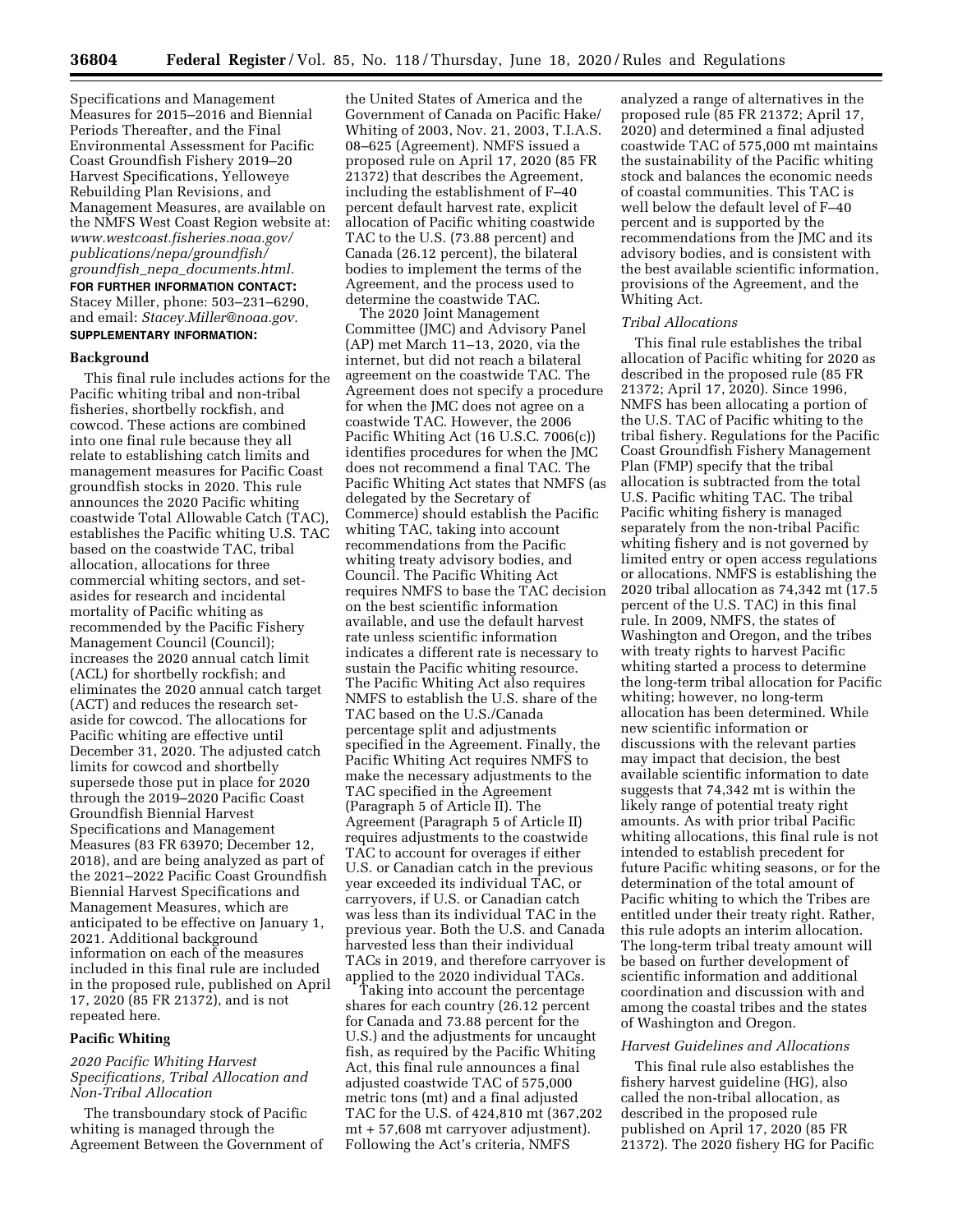whiting is 348,968 mt. This amount was determined by deducting the 74,342 mt tribal allocation and the 1,500 mt allocation for scientific research catch and fishing mortality in non-groundfish fisheries from the total U.S. TAC of 424,810 mt. The Council recommends the research and bycatch set-aside on an annual basis, based on estimates of scientific research catch and estimated bycatch mortality in non-groundfish fisheries. The regulations further allocate the fishery HG among the three non-tribal sectors of the Pacific whiting fishery: The catcher/processor (C/P) Coop Program, the Mothership (MS) Coop Program, and the Shorebased Individual Fishing Quota (IFQ) Program. The C/P Coop Program is allocated 34 percent (118,649 mt for 2020), the MS Coop Program is allocated 24 percent (83,752 mt for 2020), and the Shorebased IFQ Program is allocated 42 percent (146,567 mt for 2020). The fishery south of 42° N lat. may not take more than 7,328 mt (5 percent of the Shorebased IFQ Program allocation) prior to May 15, the start of the primary Pacific whiting season north of 42° N lat.

The environmental assessment for the 2019–2020 harvest specifications rule (see **ADDRESSES**) analyzed a range of TAC alternatives for 2020, and the final 2020 TAC falls within this analyzed range. In addition, via the 2019–2020 harvest specifications rulemaking process, the public had an opportunity to comment on the 2019–2020 TACs for Pacific whiting, along with all other species in the groundfish FMP with catch limits set through that action. NMFS follows this process because, unlike for all other groundfish species, the TAC for Pacific whiting is typically decided in a highly abbreviated annual process from February through April of every year, and the normal rulemaking process would not allow for the fishery to open with the new TAC on the annual season opening date of May 15.

TABLE 1—2020 U.S. PACIFIC WHITING TOTAL ALLOWABLE CATCH AND AL-LOCATIONS IN METRIC TONS

|                                                                                 | 2020 Pacific<br>whiting harvest<br>specifications<br>(mt) |
|---------------------------------------------------------------------------------|-----------------------------------------------------------|
| U.S. TAC<br>Research and Incidental                                             | 424.810                                                   |
| Mortality Set-Aside                                                             | 1,500                                                     |
| Tribal Allocation                                                               | 74,342                                                    |
| Catcher/Processor (C/P)<br>Coop Program Allocation<br>Mothership (MS) Coop Pro- | 118.649                                                   |
| gram Allocation                                                                 | 83,752                                                    |

TABLE 1—2020 U.S. PACIFIC WHITING TOTAL ALLOWABLE CATCH AND AL-LOCATIONS IN METRIC TONS—Continued

|                            | 2020 Pacific<br>whiting harvest<br>specifications<br>(mt) |
|----------------------------|-----------------------------------------------------------|
| Shorebased IFQ Program Al- |                                                           |
| location                   | 146.567                                                   |

## **Shortbelly Rockfish (***Sebastes jordani***)**

This final rule implements the Council recommendation from its November 2019 meeting, to increase the 2020 ACL for shortbelly rockfish to 3,000 mt. The remaining shortbelly rockfish catch limits for 2020, including the OFL and ABC, are unchanged from those implemented in the 2019–2020 Pacific Coast Groundfish Biennial Harvest Specifications (83 FR 63970; December 12, 2018). The changes are summarized in Table 2 below.

TABLE 2—2020 HARVEST SPECIFICA-TIONS AND MANAGEMENT MEASURES FOR SHORTBELLY ROCKFISH IN MET-RIC TONS

|                           | Limits in mt |  |
|---------------------------|--------------|--|
|                           | 6.950        |  |
|                           | 5.789        |  |
|                           | 3.000        |  |
| Fishery Harvest Guideline | 2.983        |  |

Shortbelly rockfish (*Sebastes jordani*) is one of the most abundant rockfish species and an important forage species in the California Current Ecosystem. Historically, shortbelly rockfish was most abundant off central California from Monterey Bay to Point Reyes, common in southern California, and only rarely encountered north of Cape Mendocino, California. In recent years, shortbelly rockfish distribution has extended north of Cape Mendocino, California and into Oregon and Washington waters, the principal fishing areas the midwater trawl fishery operates in to harvest Pacific whiting. While shortbelly rockfish bycatch was historically low in the Pacific whiting fishery, the recent expansion in distribution and a likely increase in abundance, is resulting in increased bycatch of shortbelly rockfish in the Pacific whiting midwater trawl fishery.

Increasing the shortbelly rockfish ACL to 3,000 mt for the final half of the 2020 fishing year will accommodate incidental bycatch of the shortbelly rockfish stock given recent high bycatch in groundfish trawl fisheries, while continuing to minimize bycatch,

discourage development of a targeted fishery for shortbelly rockfish, and continuing to protect the availability of shortbelly rockfish as important forage in the California Current Ecosystem.

As described in the proposed rule (85 FR 21372; April 17, 2020) the increase of the 2020 ACL is not anticipated to induce targeting of shortbelly and continues to protect the availability of shortbelly rockfish as important forage in the California Current Ecosystem. Scientific information currently available provides evidence of above average forage conditions in the California Current Ecosystem with higher abundances of forage species such as anchovy and a high overall shortbelly rockfish population in 2018– 2019. Further, the higher ACL is well below the shortbelly rockfish OFL of 6,950 mt, and ABC of 5,789 mt.

The final rule is an accountability measure that addresses the operational issue of a low ACL that resulted in ACL overages in 2018 and 2019. National Standard 1 Guidelines state: ''On an annual basis, the Council must determine as soon as possible after the fishing year if an ACL was exceeded. If an ACL was exceeded, AMs must be implemented as soon as possible to correct the operational issue that caused the ACL overage, as well as any biological consequences to the stock or stock complex resulting from the overage when it is known.''

The final rule will improve the performance and effectiveness of the ACL by increasing the ACL to reflect new information regarding shortbelly rockfish abundance and bycatch rates in the groundfish fishery. This will reduce the risk of an ACL overage in 2020, which would potentially close midwater trawl fisheries and cause adverse economic impacts to West Coast fishing communities while continuing to protect the availability of shortbelly rockfish as important forage in the California Current Ecosystem.

The Council is considering harvest specifications and management measures for shortbelly rockfish as part of the 2021–2022 groundfish biennial harvest specifications cycle. The Council adopted a shortbelly rockfish ACL of 2,000 mt as its final preferred alternative for the 2021–2022 groundfish biennial harvest specifications cycle during its April 2020 meeting. The Council is also considering accountability measures such as ACTs to address any potential ACL overage as part of the 2021–2022 groundfish biennial harvest specifications and management measures and is anticipated to adopt the final preferred shortbelly rockfish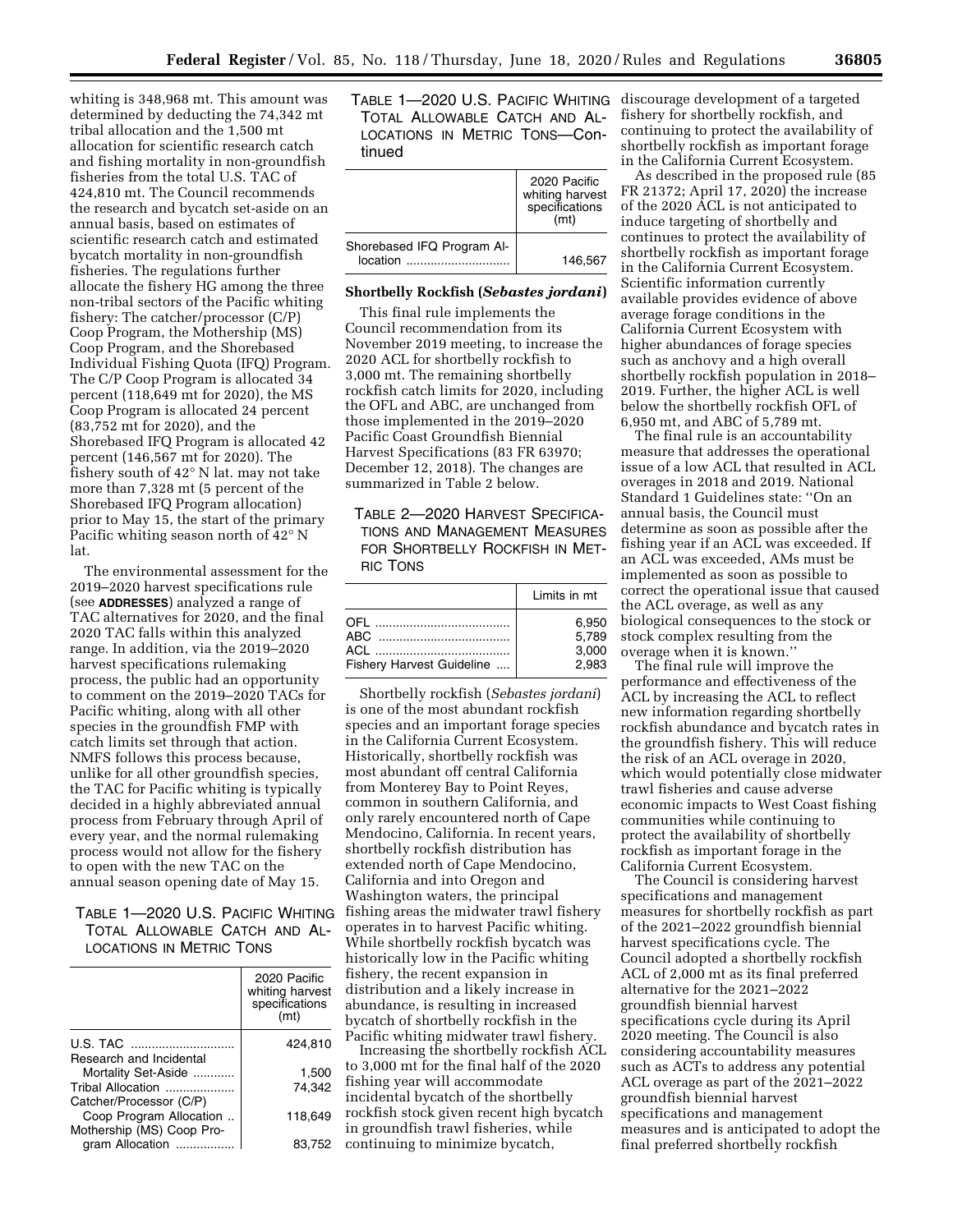management measures during its June 2020 meeting.

## **Cowcod (***Sebastes levis***) South of 40**≥**10**′ **N Latitude**

This final rule removes the cowcod ACT of 6 mt and reduces the research catch set-aside to 1 mt for cowcod south of 40°10′ N latitude in 2020. The ACL will remain at 10 mt. Cowcod allocations increase from 2.2 mt to 3.2 mt to the trawl sectors, and from 3.8 mt to 5.8 mt to the non-trawl sectors. The 2020 cowcod annual vessel limit

increases from 858 pounds (0.4 mt) to 1,264 pounds (0.6 mt) for affected participants in the limited entry trawl fishery south of 40°10′ N latitude. The measures are summarized in Table 3 below.

TABLE 3—SUMMARY OF THE FEATURES FOR COWCOD SOUTH OF 40°10′ N LATITUDE IN METRIC TONS, EXCEPT WHERE NOTED AS POUNDS



1Table presents allocation and annual vessel limit values rounded to the nearest tenth of a metric ton.

The Pacific Coast Groundfish Trawl Catch Share Program (75 FR 60868; October 1, 2010 and 75 FR 78343; December 15, 2010) issued IFQ to limited entry trawl participants. In addition to IFQ, the program established annual vessel limits for IFQ species to prevent any one entity from having excessive control of a stock during a fishing year. The low overall catch limits of cowcod have prevented the Shorebased IFQ bottom trawlers from accessing healthy co-occurring groundfish stocks and in some years have resulted in vessels ending their fishing season early.

Although the cowcod stock is now rebuilt, the timing of the biennial groundfish specification cycle means that the fleet would not benefit from less restrictive cowcod catch limits until 2021. This measure will reduce the risk that vessels fishing south of 40°10′ N lat. in the groundfish trawl IFQ program would reach their annual vessel limit for cowcod in 2020 and have to cease fishing in the trawl IFQ program for the remainder of the year, which would result in severe adverse economic impacts for those vessels and the fishing communities reliant on the trawl fishery south of 40°10′ N lat.

In addition, the action may also benefit the non-trawl sectors including sport, limited entry fixed gear, and open access because the non-trawl allocation will increase by 2 mt (4,409 lbs) compared to the limit initially implemented for 2020. This could create additional flexibility for these fleets.

#### *Comments and Responses*

On April 17, 2020, NMFS published a proposed rule in the **Federal Register**  for the 2020 harvest specifications and management measures for Pacific whiting, shortbelly rockfish and cowcod (85 FR 21372). The comment period on the proposed rule closed on May 4, 2020. NMFS received seven unique comment letters during the comment period on the proposed rule. There were three letters from private citizens, two letters from the Pacific Whiting Conservation Cooperative (PWCC) and West Coast Seafood Processors Association (WCSPA)—organizations representing participants in the nontribal whiting fishery, one letter from the Quinault Indian Nation, and one letter from the California Department of Fish and Wildlife (CDFW).

NMFS received one comment from a private citizen in support of the entire action, and has addressed all summarized comments related to specific aspects of the proposed rule below.

*Comment 1:* The PWCC and WCSPA supported the process NMFS used to set the coastwide Pacific whiting TAC, as well as the resulting allocations.

*Response:* NMFS agrees. This was the first time JMC did not reach a bilateral agreement on the coastwide TAC for Pacific whiting. The Agreement between the Governments of the United States and Canada on Pacific Whiting/Hake does not specify a procedure for when the JMC does not agree on a coastwide TAC. Therefore, NMFS followed the procedures identified in the 2006

Pacific Whiting Act to set a coastwide TAC. The coastwide TAC of 575,000 mt is well below the default level of F–40 percent and is consistent with the best available scientific information, provisions of the Agreement, and the Whiting Act, and provides adequate opportunity for both Canadian and U.S. fleets, while sustainably managing the Pacific whiting resource.

*Comment 2:* The PWCC and WCSPA commented that it is critical NMFS implement a final rule to set the Pacific whiting allocations rule prior to May 15, 2020, because delays will cause economic harm and significant operational disruption.

*Response:* NMFS recognizes that delays in setting a Pacific whiting allocation in time for the start of the season on May 15, 2020 could impact the Pacific whiting fleet. NMFS worked to implement this final rule as quickly as possible. However, the overall rulemaking process was delayed because the JMC did not reach agreement on the coastwide TAC, and NMFS was unable to publish a final rule before the start of the 2020 Pacific whiting fishery on May 15, 2020. To ensure the Pacific whiting fishery would be able to operate at the start of the season, NMFS used existing regulatory provisions to issue interim Pacific whiting allocations for the Shorebased IFQ Program and the at-sea MS Coop and C/P Coop sectors. NMFS notified these sectors on May 1, 2020, that the interim allocations would be available to fish at the start of the Pacific whiting fishery on May 15, 2020. The interim allocations are based on the lowest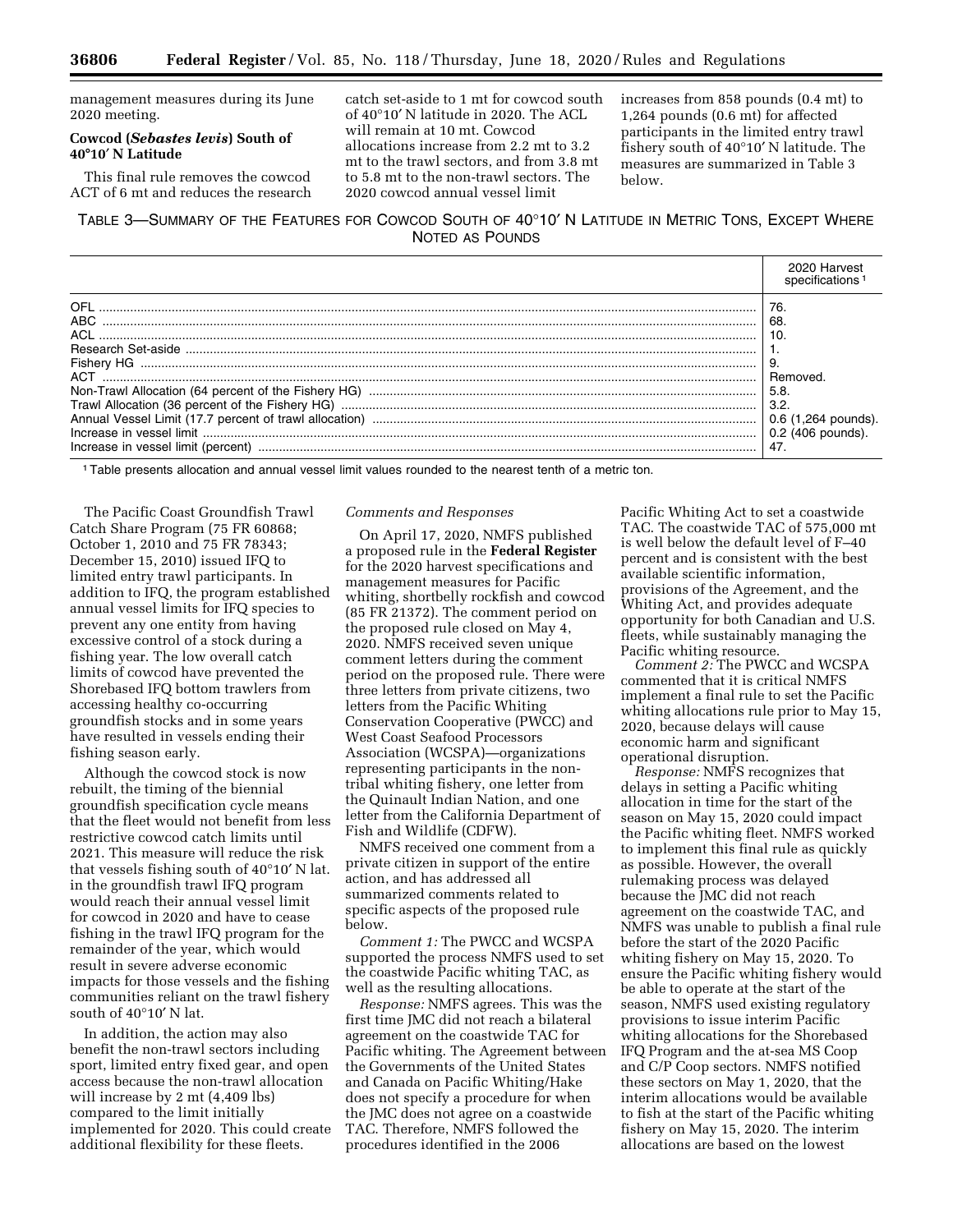value of the coastwide TAC (555,000 mt) analyzed in the proposed rule (84 FR 20578; April 17, 2020). With this final rule, NMFS is allocating additional Pacific whiting to each sector to match the allocations set in this action.

*Comment 3:* The Quinault Indian Nation expressed concern that the language used in the proposed rule mischaracterized the 2020 Pacific whiting tribal allocation to the Treaty Tribes as an allocation exclusively for the Makah Indian Tribe, and requested NMFS change language in the rulemaking to clarify that the allocation is to all four of the Treaty Tribes.

*Response:* NMFS agrees the tribal allocation is an interim, annual allocation to the four Washington coastal Indian tribes, including the Makah Indian Tribe, Quileute Indian Tribe, Quinault Indian Nation, and the Hoh Indian Tribe. As with prior tribal Pacific whiting allocations, this final rule is not intended to establish precedent for future Pacific whiting seasons, or for the determination of the total amount of whiting to which the Tribes are entitled under their treaty right. Rather, this rule implements an interim allocation. The long-term tribal treaty amount will be based on further development of scientific information and additional coordination and discussion with and among the coastal tribes and the states of Washington and Oregon.

*Comment 4:* The PWCC commented that it is critical to consider the potential economic impacts, overall and to specific non-tribal sectors, of the proposed allocation, especially because the regulations make reapportionment of tribal whiting to non-tribal sectors dependent upon fishery-wide Chinook salmon bycatch performance.

*Response:* The economic analysis supporting the annual Pacific whiting TAC action outlines the economic impacts of the proposed tribal allocation. The purpose of the tribal allocation is to facilitate the tribes exercising their treaty right to harvest fish in their usual and accustomed fishing areas in U.S. waters. NMFS must take the necessary steps to ensure that this opportunity is available to those tribes. In 1994, the United States formally recognized that the four Washington coastal treaty Indian tribes (Makah, Quileute, Hoh, and Quinault) have treaty rights to fish for groundfish, including Pacific whiting, in the Pacific Ocean, and concluded that, in general terms, the quantification of those rights is 50 percent of the harvestable surplus of groundfish that pass through the tribes usual and accustomed fishing areas. These treaty rights are

implemented by the Secretary following the procedures outlined in 50 CFR 660.60.

Regulations governing reapportionment give the Secretary discretion, but do not impose an obligation, to reapportion Pacific whiting from the tribal sector of the Pacific whiting fishery to non-tribal sectors. The reapportioning process allows the non-tribal fleet to fish unharvested tribal allocations of Pacific whiting. The economic analysis for this rule does not consider the benefits of reapportioning the tribal allocation, which is consistent with the economic analysis discussed in the 2019 final rule for Pacific whiting (84 FR 20578; May 10, 2019).

In the economic analysis for this rule, the benefits from the tribal allocation are assumed to accrue to the tribal sector, and the benefits from the nontribal allocation are assumed to accrue to the non-tribal sectors. Reapportionment flexibility is an additional potential benefit to the nontribal sector, only in years when the tribal sector does not prosecute the entirety of its allocation. In the economic analysis, no portion of the benefits from the tribal allocation are assumed to accrue to the non-tribal sector, which would double-count the value of the benefit of this allocation to the tribal sector.

The requirement to consider salmon bycatch as part of reapportionment is a term and condition in the 2017 Endangered Species Act (ESA) Section 7(a)(2) Biological Opinion on the effects of the Pacific Coast Groundfish FMP on listed salmonids. Term and Condition 2c of the Biological Opinion requires that NMFS consider the level of Chinook bycatch when determining whether to reapportion whiting and the Pacific Coast Groundfish regulations were amended to require this consideration (84 FR 20578; May 10, 2019). This consideration does not remove NMFS's obligation to consider economic impacts to the entities affected by this action. However, because of the unique nature of reapportionment, NMFS's treaty trust obligations to the Pacific Coast treaty Indian tribes and ESA considerations are the ultimate drivers of that decision, rather than the economic considerations.

*Comment 5:* PWCC commented that economic harm can occur in the nontribal whiting sectors if NMFS does not use the re-apportionment process to effectively balance the needs of the tribal and non-tribal fisheries. PWCC further noted it is important that reapportionment of tribal whiting to the

non-tribal sectors include consideration of sector-specific Chinook bycatch and that NMFS provide re-apportionment of tribal whiting to specific non-tribal sectors based on their ability to harvest additional whiting.

*Response:* These management suggestions are outside of the scope of the measure discussed in the proposed rule but could be achieved through the Council process. In most years, NMFS has allocated reapportioned tribal Pacific whiting allocation to the nontribal sectors based on the allocations in the Pacific Coast Groundfish FMP (*i.e.,*  34 percent for the C/P Coop; 24 percent for the MS Coop; and 42 percent for the Shorebased IFQ Program). NMFS has also distributed reapportioned tribal whiting to specific non-tribal sectors based on concerns about Chinook salmon bycatch in 2014 (80 FR 7390; February 10, 2015), based on recommendation by the Council. In that reapportionment action, NMFS distributed reapportioned fish to the MS and C/P sectors, but not to the Shorebased IFQ sector. That action was based on voluntary bycatch reduction measures that were taken by the MS and C/P sectors in conjunction with projected higher bycatch rates in the Shorebased IFQ sector, and the fact that the Shorebased IFQ sector had not yet attained its existing allocation. In addition, the regulations now explicitly require NMFS to consider salmon bycatch as part of the reapportionment process, based on a requirement from the 2017 ESA Section 7(a)(2) Biological Opinion on the effects of the Pacific Coast Groundfish FMP on listed salmonids (84 FR 20578; May 10, 2019). However, NMFS has only adjusted reapportionment between non-tribal sectors to address salmon bycatch considerations, and has not made adjustments based on other considerations, such as the various nontribal sectors' ability to harvest reapportioned Pacific whiting.

NMFS notes there are many factors than can affect the non-tribal sectors' ability to harvest reapportioned Pacific whiting. The Council would need to make recommendations on the specific criteria NMFS should use to adjust reapportionment based on these factors. The Council is considering developing management alternatives to increase Pacific whiting utilization in the MS Sector. This may provide an opportunity for other considerations about allocations to non-tribal sectors during the tribal whiting reapportionment process.

*Comment 6:* The PWCC commented that it is critical that re-apportionment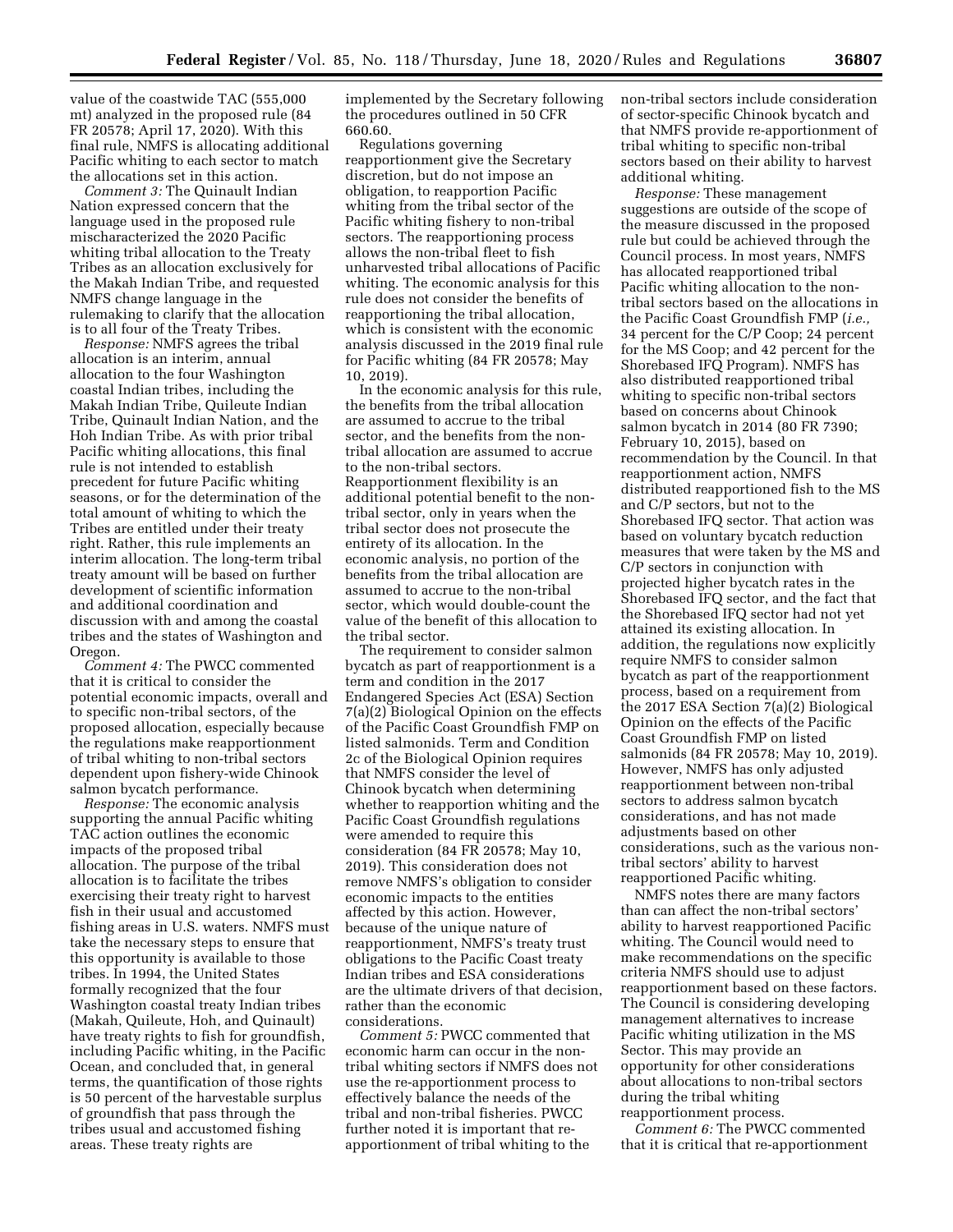of tribal whiting to the non-tribal sectors occur no later than September 15th.

*Response:* Current regulations provide NMFS with flexibility in the timing of reapportionment and allow for reapportionment to occur prior to September 15, but do not require reapportionment to happen on or before a specific date. Revisions to the timing of the reapportionment to require it before September 15 are beyond the scope of the action discussed in the proposed rule. NMFS is responsible for consulting with the tribes to ensure that reapportionments, should they occur, will not limit tribal harvest opportunities. As explained in the Regulatory Impact Review (RIR) and Initial Regulatory Flexibility Analysis (IRFA), the timing of reapportionment in regulations was intended to allow for the tribal fishery to proceed to a point where it could likely be determined whether the full allocation would be used, while reallocating in time to allow the non-treaty sectors to catch the reallocated fish prior to the onset of winter weather conditions. In some years, the participating tribes may determine prior to September 15 that they will not use a portion of the tribal allocation.

As noted in the 2019 final rule for Pacific whiting (84 FR 20578; May 10, 2019), based on a review of reapportionment actions in 2012–2018, it does not appear that the timing of the reapportionment impacted operational decisions during that time period. For reference, in 2012 the non-tribal sector caught 24,142 mt more than its initial allocation, of 28,000 mt reapportioned on October 4. In 2013, after a 30,000 mt reallocation on September 18 (16 days earlier than in 2012), the non-tribal fishery caught 24,146 mt more than its initial allocation. The 16-day earlier reapportionment yielded 4 mt more catch (valued at \$1,210 in real dollars). In 2014, a 25,000 mt initial reapportionment on September 12 resulted in only 4,564 mt attained over the initial non-tribal allocation. From 2015–2018, the non-tribal fishery as a whole did not catch its initial allocation, which implies that the timing of reallocations did not likely impact operational decisions during that period. NMFS notes that in 2019, reapportionment action occurred on September 13, 2019.

*Comment 7:* The PWCC and WCSPA support the increase to the 2020 shortbelly rockfish ACL. They pointed to the strong justification in proposed rule and draft Environmental Assessment regarding the necessity of this action, the negligible environmental and ecosystem impacts of the increase

to the shortbelly rockfish ACL, and the economic impacts of potential closure.

*Response:* NMFS agrees and notes increasing the 2020 ACL for shortbelly rockfish to 3,000 mt accommodates incidental bycatch of the shortbelly rockfish stock given recent high bycatch in groundfish trawl fisheries, while continuing to minimize bycatch and discourage development of a targeted fishery for shortbelly rockfish. The increase is based on the best scientific information available as described in the Analytical Document and Environmental Assessment.

*Comment 8:* CDFW commented in support of eliminating the 2020 ACT of 6 mt for cowcod south of 40°10′ N latitude and reducing the research setaside amount to 1 mt.

*Response:* NMFS agrees and notes that low catch limits of cowcod have prevented the IFQ bottom trawlers from accessing healthy groundfish stocks and, in some years, have resulted in trawl vessels ending their fishing season early. The 2019 cowcod assessment indicates stock biomass has exceeded the rebuilding target. However, because of the timing of the biennial groundfish specification cycle, the fleet would not benefit from less restrictive catch limits until 2021. This measure reduces the risk that vessels in the trawl IFQ bottom trawl fishery reach their annual vessel limit for cowcod in 2020 and have to cease fishing in the IFQ bottom trawl fishery for the remainder of the year.

*Comment 9:* CDFW commented that in addition to benefits of the trawl sector, eliminating the cowcod ACT may positively benefit non-trawl sectors because this change also increases the non-trawl cowcod allocation. The increase to the non-trawl allocation reduces the likelihood of the non-trawl fisheries exceeding this new limit.

*Response:* NMFS agrees there are benefits to both the trawl and non-trawl sectors of eliminating the ACT of 6 mt for cowcod south of 40°10′ N latitude and reducing the research set-aside amount to 1 mt. NMFS notes this information was included in the RIR/ IRFA and was considered by the Council and NMFS in the decisionmaking process.

*Comment 10:* A private citizen commented that if NMFS wants to loosen restrictions on fishing, NMFS needs science, not political pressure, to prove fish stocks are back to full capacity and need to keep monitoring the situation.

*Response:* NMFS is committed to following Magnuson-Stevens Act National Standards, including National Standard 2 which states conservation and management measures shall be

based on the best scientific information available. The actions in this rule are based on the most up-to-date stock assessments of Pacific whiting, cowcod south of 40°10′ N lat. and shortbelly rockfish, as well as recent fisheryindependent survey data, California Current Ecosystem Status Reports, and monitoring of fishery operations off the West Coast.

NMFS is also committed to following mandates including the National Environmental Policy Act of 1969 (NEPA), 42 U.S.C. 4321 *et seq.,* as implemented by the Council on Environmental Quality Regulations (40 CFR parts 1500 through 1508), which requires that Federal agencies include in their decision-making processes appropriate and careful consideration of all environmental effects of proposed actions, analyze potential environmental effects of proposed actions and their alternatives, avoid or minimize adverse effects of proposed actions, and restore and enhance environmental quality to the extent practicable.

### **Changes From the Proposed Rule**

No substantive changes from the proposed rule were made based on comments NMFS received. NMFS is making a technical correction to remove incorrect footnotes in Table 2B to Part 660, Subpart C consistent with the final rule for Amendment 21–4 to the Pacific Coast Groundfish FMP, published December 17, 2019 (84 FR 68799), that changed the within-trawl allocation structure for darkblotched rockfish, Pacific ocean perch, and widow rockfish. This correction also brings the table and footnotes into consistency with existing regulations concerning trawl and non-trawl allocations at  $§660.55(c)$ .

#### **Classification**

The Administrator, West Coast Region, NMFS, determined that the final rule is necessary for the conservation and management of the Pacific whiting and Pacific coast groundfish fisheries and that it is consistent with section 304(b)(1)(A) and 305(d), and other provisions of the Magnuson-Stevens Fishery Conservation and Management Act, the Pacific Coast Groundfish FMP, and other applicable laws.

Pursuant to 5 U.S.C. 553(d)(3), the NMFS Assistant Administrator finds good cause to waive the 30-day delay in the date of effectiveness for this final rule because such a delay would be contrary to the public interest. If this final rule were delayed by 30 days, Pacific coast groundfish fishermen would not be able to fish under the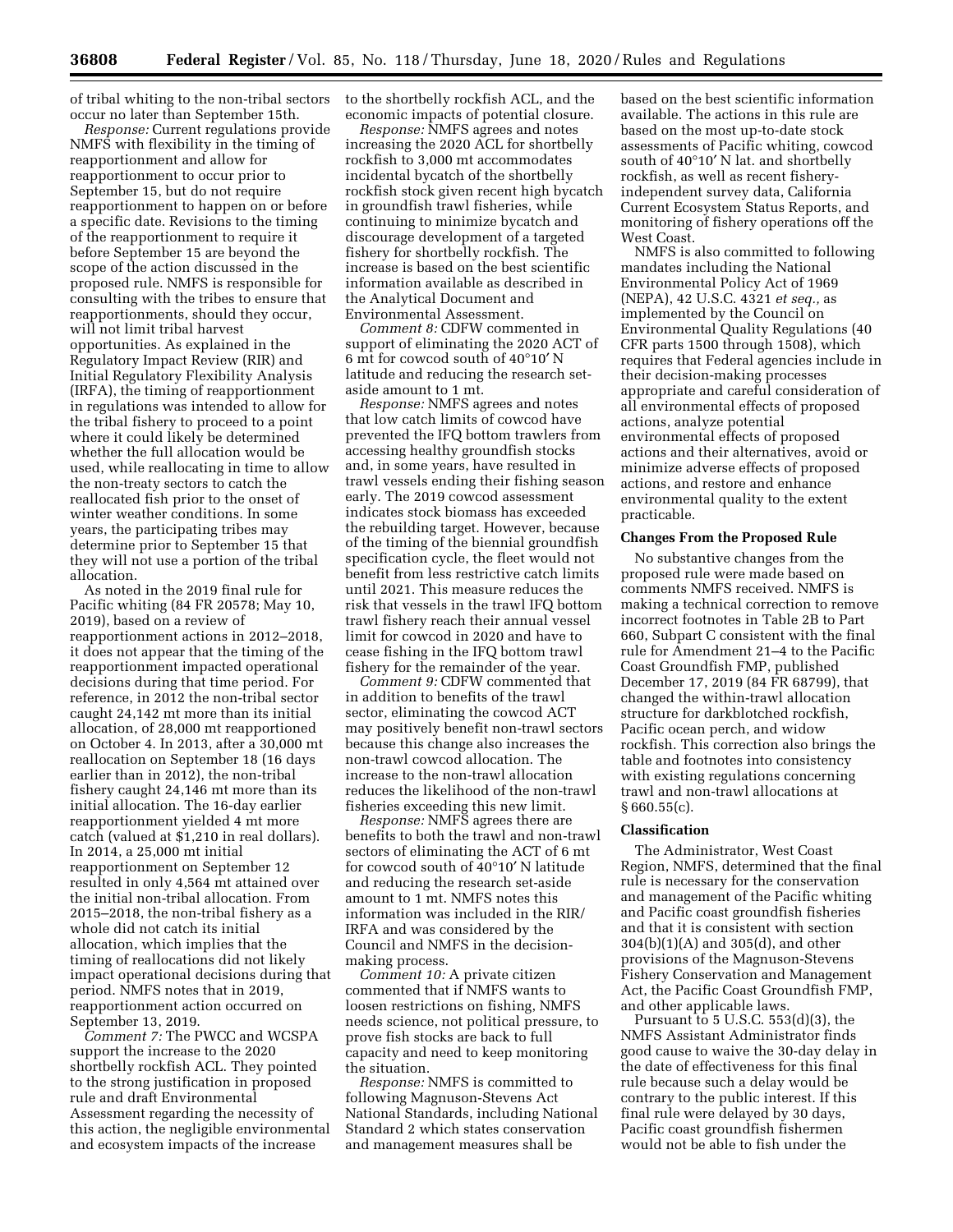revised, increased, catch limits for Pacific whiting, shortbelly rockfish and cowcod south of 40°10′ N lat. for that time period, and not be able to realize the full level of economic opportunity this rule provides. Waiving the 30-day delay in the date of effectiveness will allow this final rule to more fully benefit the fishery through increased fishing opportunities as described in the Integrated Analysis and preamble of this rule.

In addition, because this rule increases catch limits for Pacific whiting, shortbelly rockfish and cowcod, it relieves a restriction, and therefore also falls within the 5 U.S.C. 553(d)(1) exception to the 30-day delay in the date of effectiveness requirement. The Pacific whiting fishery season began fishing on May 15, 2020 under interim allocations based on the lowest coastwide TAC analyzed in the proposed rule. This final rule implements a higher TAC for Pacific whiting and implementing the rule upon publication provides the whiting fleet more opportunity and greater flexibility to harvest the optimal yield. Additionally, the increased shortbelly rockfish ACL is critical to implement immediately because the Pacific whiting fishery is underway and is encountering high levels of shortbelly rockfish bycatch. The higher ACL for shortbelly rockfish implemented with this rule allows the Pacific whiting fishery access to a higher bycatch allocation for a longer duration of the fishing season and allows them to make business plans with the higher allocation. Finally, removal of the cowcod ACT and decrease of the research set-aside removes current constraints on the groundfish fishery in that area.

Waiving the 30-day delay in effectiveness will not have a negative impact on any entities, as there are no new compliance requirements or other burdens placed on the fishing community with this rule. Making this rule effective immediately would also serve the best interests of the public because it will allow for the longest possible fishing season for Pacific whiting and cowcod south of  $40^{\circ}10'$  N, and therefore the best possible economic outcome for those whose livelihoods depend on this fishery. Because the 30-day delay in effectiveness would potentially cause significant financial harm without providing any corresponding benefits, this final rule is effective upon publication in the **Federal Register**.

The Office of Management and Budget has determined that this final rule is not significant for purposes of Executive Order 12866. This final rule is not an

Executive Order 13771 regulatory action because this rule is not significant under Executive Order 12866.

## *Final Regulatory Flexibility Analysis*

NMFS published a proposed rule on April 17, 2020 (85 FR 21372), for the 2020 Harvest Specifications for Pacific Whiting, shortbelly rockfish, and cowcod, and 2020 tribal allocation for Pacific whiting. An IRFA was prepared and summarized in the Classification section of the preamble to the proposed rule. The comment period on the proposed rule ended on May 4, 2020. NMFS received seven comment letters on the proposed rule. The Chief Counsel for Advocacy of the Small Business Administration (SBA) did not file any comments on the IRFA or the proposed rule. The description of this action, its purpose, and its legal basis are described in the preamble to the proposed rule and are not repeated here. A final regulatory flexibility analysis (FRFA) was prepared and incorporates the IRFA and response to the public comments, which are summarized in the *Comments and Responses* section of this final rule. NMFS also prepared a RIR for this action. A copy of the RIR/ FRFA is available from NMFS (see **ADDRESSES**). A summary of the FRFA, per the requirements of 5 U.S.C. 604 follows.

Under the Regulatory Flexibility Act (RFA), the term ''small entities'' includes small businesses, small organizations, and small governmental jurisdictions. The SBA has established size criteria for entities involved in the fishing industry that qualify as small businesses. A business involved in fish harvesting is a small business if it is independently owned and operated and not dominant in its field of operation (including its affiliates) and if it has combined annual receipts, not in excess of \$11 million for all its affiliated operations worldwide (see 80 FR 81194; December 29, 2015). A wholesale business servicing the fishing industry is a small business if it employs 100 or fewer persons on a full time, part time, temporary, or other basis, at all its affiliated operations worldwide. A seafood processor is a small business if it is independently owned and operated, not dominant in its field of operation, and employs 750 or fewer persons on a full time, part time, temporary, or other basis, at all its affiliated operations worldwide. For purposes of rulemaking, NMFS is also applying the seafood processor standard to catcher processors because Pacific whiting Catcher-Processors (C/Ps) earn the majority of the revenue from processed seafood product.

*A Summary of the Significant Issues Raised by the Public in Response to the IRFA, a Summary of the Agency's Assessment of Such Issues, and a Statement of Any Changes Made in the Final Rule as a Result of Such Comments* 

NMFS received comments from the PWCC, an organization representing the non-tribal sector of the Pacific whiting fishery, reiterating comments submitted last year regarding the economic importance of the re-apportionment of unharvested tribal allocations to the non-tribal fishery, and concerns regarding the timing and considerations driving the re-apportionment process. Our response to the comments received on the proposed rule, including those that commented on the economic analyses summarized in the IRFA, can be found in the *Comment and Response*  section of this rule. As outlined in that section, Comment 4 discusses the economic analysis of the proposed allocation, especially given the requirement to consider Chinook salmon bycatch during the reapportionment process. Comment 5 discusses the importance of the reapportionment process to balance the needs of the tribal and non-tribal fisheries as well as sector-specific considerations when re-apportioning tribal whiting to non-tribal fisheries. Comment 6 discusses the timing of reapportionment of tribal whiting to the non-tribal sectors. Detailed responses are provided to each of these specific comments in the preamble of this rule and are not repeated here. There were no other comments directly related to the IRFA; the Chief Counsel for the Office of Advocacy of the SBA did not file any comments. No changes to the proposed rule measures were necessary as a result of these public comments.

## *Description and Estimate of the Number of Small Entities To Which the Rule Applies, and Estimate of Economic Impacts by Entity Size and Industry*

This rule affect how Pacific whiting is allocated to the following sectors/ programs: Tribal, Shorebased IFQ Program Trawl Fishery, MS Coop Program Whiting At-sea Trawl Fishery, and C/P Coop Program Whiting At-sea Trawl Fishery. The amount of Pacific whiting allocated to these sectors is based on the U.S. TAC.

NMFS expects one tribal entity to fish for Pacific whiting in 2020. Tribes are not considered small entities for the purposes of RFA. Impacts to tribes are nevertheless considered in this analysis. As of January 2020, the Shorebased IFQ Program is composed of 167 Quota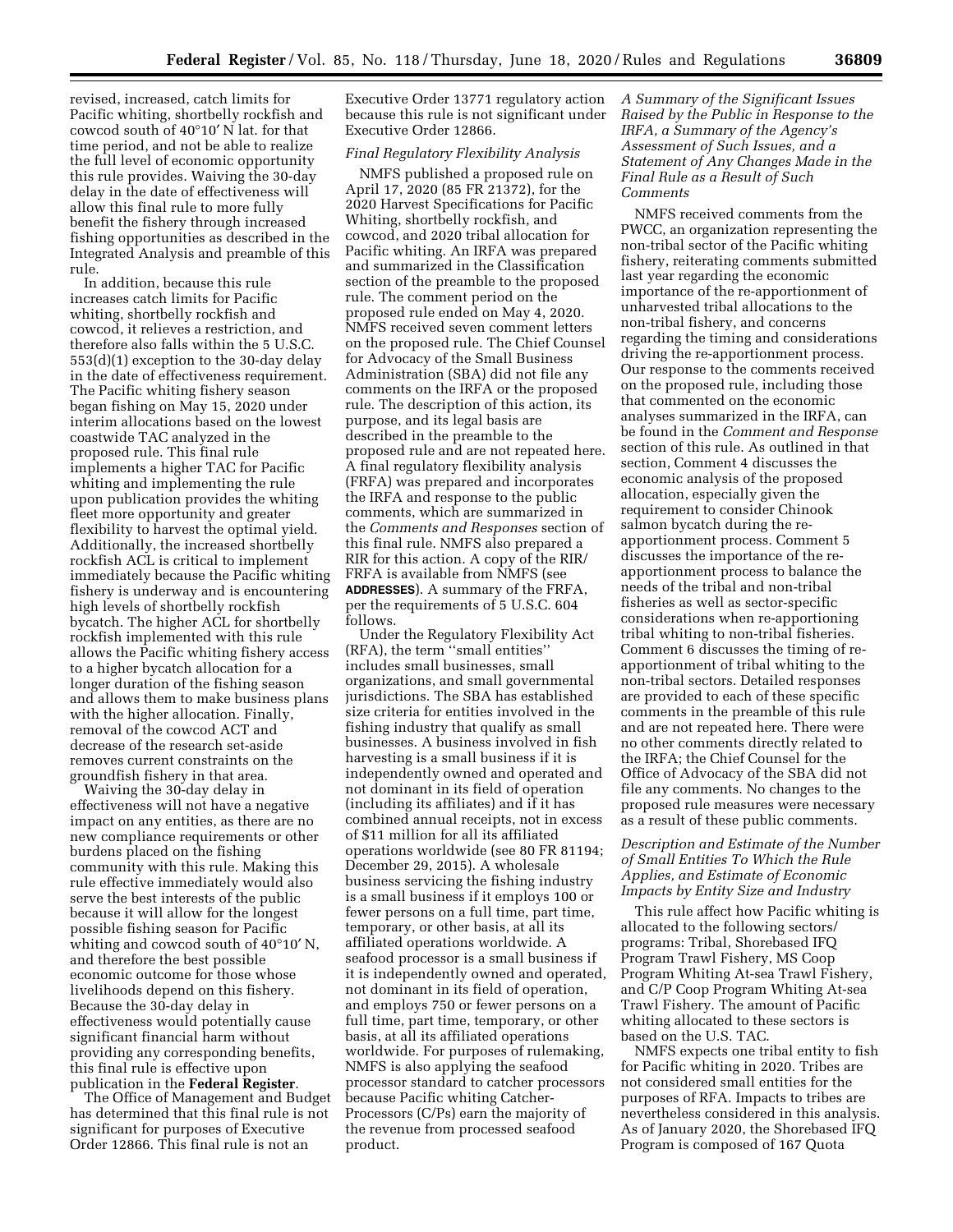Share (QS) permits/accounts (134 of which were allocated whiting quota pounds), and 41 first receivers, 2 of which are designated as whiting-only receivers and 15 that may receive both whiting and non-whiting. These regulations also directly affect participants in the MS Co-op Program, a general term to describe the limited access program that applies to eligible harvesters and processors in the MS sector of the Pacific whiting at-sea trawl fishery. This program currently consists of 6 MS processor permits, and a catcher vessel fleet currently composed of a single co-op, with 34 Mothership/ Catcher Vessel (MS/CV) endorsed permits (with three permits each having two catch history assignments). These regulations also directly affect the C/P Co-op Program, composed of 10 C/P endorsed permits owned by three companies that have formed a single coop. These co-ops are considered large entities from several perspectives; they have participants that are large entities and have in total more than 750 employees worldwide including affiliates. Although there are three nontribal sectors, many companies participate in two sectors and some participate in all three sectors. As part of the permit application processes for the non-tribal fisheries, based on a review of the SBA size criteria, permit applicants are asked if they considered themselves a ''small'' business, and they are asked to provide detailed ownership information. Data on employment worldwide, including affiliates, are not available for these companies, which generally operate in Alaska as well as the West Coast and may have operations in other countries as well. NMFS has limited entry permit holders self-report size status. For 2020, all 10 C/P permits reported they are not small businesses, as did 8 MS/CV. There is substantial, but not complete overlap between permit ownership and vessel ownership so there may be a small number of additional small entity vessel owners who will be impacted by this rule. After accounting for cross participation, multiple QS permit/account holders, and affiliation through ownership, NMFS estimates that there are 106 nontribal entities directly affected by these regulations, 85 of which are considered ''small'' businesses.

This rule allocates Pacific whiting between tribal and non-tribal harvesters (a mixture of small and large businesses). Tribal fisheries consist of a mixture of fishing activities that are similar to the activities that non-tribal fisheries undertake. Tribal harvests may be delivered to both shoreside plants

and motherships for processing. These processing facilities also process fish harvested by non-tribal fisheries. The effect of the tribal allocation on nontribal fisheries will depend on the level of tribal harvests relative to their allocation and the reapportionment process. If the tribes do not harvest their entire allocation, there are opportunities during the year to reapportion unharvested tribal amounts to the nontribal fleets. For example, in 2019 NMFS reapportioned 40,000 mt of the original 77,251 mt tribal allocation. This reapportionment was based on conversations with the tribes and the best information available at the time, which indicated that this amount would not limit tribal harvest opportunities for the remainder of the year. The reapportioning process allows unharvested tribal allocations of Pacific whiting to be fished by the non-tribal fleets, benefitting both large and small entities. The revised Pacific whiting allocations for 2019 following the reapportionment were: Tribal 37,251 mt, C/P Co-op 136,912 mt; MS Co-op 96,644 mt; and Shorebased IFQ Program 169,126 mt.

The prices for Pacific whiting are largely determined by the world market because most of the Pacific whiting harvested in the U.S. is exported. The U.S. Pacific whiting TAC is highly variable, as have subsequent harvests and ex-vessel revenues. For the years 2015 to 2019, the total Pacific whiting fishery (tribal and non-tribal) averaged harvests of approximately 281,205 mt annually. The 2019 U.S. non-tribal fishery had a catch of approximately 312,500 mt, and the tribal fishery landed approximately 4,000 mt.

Impacts to tribal catcher vessels who elect to participate in the tribal fishery are measured with an estimate of exvessel revenue. In lieu of more complete information on tribal deliveries, total exvessel revenue is estimated with the 2019 average shoreside ex-vessel price of Pacific whiting, which was \$200 per mt. At that price, the 2020 tribal allocation of 74,342 mt would have an ex-vessel value of \$14.9 million.

#### Shortbelly Rockfish

The rule primarily affects limited entry trawl vessels, especially midwater trawl vessels targeting Pacific whiting and semi-pelagic rockfish (*i.e.,* nonwhiting) north of 40°10′ N latitude given the sectors and gear experiencing the highest bycatch of shortbelly rockfish in recent years. The entities fishing for Pacific whiting (described in detail above), and the 14–20 vessels fishing in the non-whiting midwater trawl fishery in 2017–2018, would be affected. The

shortbelly rockfish alternative will have neutral to positive impacts for limited entry trawl participants fishing in the Pacific whiting and non-whiting midwater fisheries.

#### Cowcod South of 40°10′ N Latitude

The rule directly impacts two groups: Quota share owners of cowcod south of 40°10′ N latitude and catcher vessel owners who operate vessels south of 40°10′ N latitude and have the potential to encounter cowcod. There are 62 entities that own 2020 cowcod quota and 7 vessels that caught cowcod south of 40°10′ N latitude in 2019 that would be impacted by this rule. The cowcod alternative will have neutral to positive impacts for limited entry trawl participants who own quota for this species and/or fish south of 40°10′ N latitude. Quota owners that are able to sell increased quota amounts may benefit. Most IFQ vessels do not operate south of 40°10′ N latitude and would experience no impacts from the preferred alternative.

#### *Regulatory Flexibility Act (RFA) Determination of No Significant Impact*

NMFS determined this rule does not adversely affect small entities. The reapportioning process allows unharvested tribal allocations of Pacific whiting, fished by small entities, to be fished by the non-tribal fleets, benefitting both large and small entities. The shortbelly and cowcod measures will assist small entities by reducing the risk of early closures due to bycatch. The shortbelly rockfish and cowcod measures are temporary and will be in effect for less than 1 year.

## *Description of Projected Reporting, Recordkeeping, and Other Compliance Requirements*

There are no reporting, recordkeeping or other compliance requirements in the final rule.

No Federal rules have been identified that duplicate, overlap, or conflict with this action.

*Description of the Steps the Agency Has Taken To Minimize the Significant Economic Impact on Small Entities Consistent With the Stated Objectives of Applicable Statutes* 

#### Pacific Whiting

This action determines the 2020 coastwide TAC of 575,000 mt, with a corresponding U.S. TAC of 424,810 mt. NMFS considered a range of alternatives for the Pacific whiting coastwide TAC, including a lower coastwide TAC of 555,000 mt and higher coastwide TACs of 597,500 mt and 666,480 mt. The lower coastwide TAC (555,000 mt)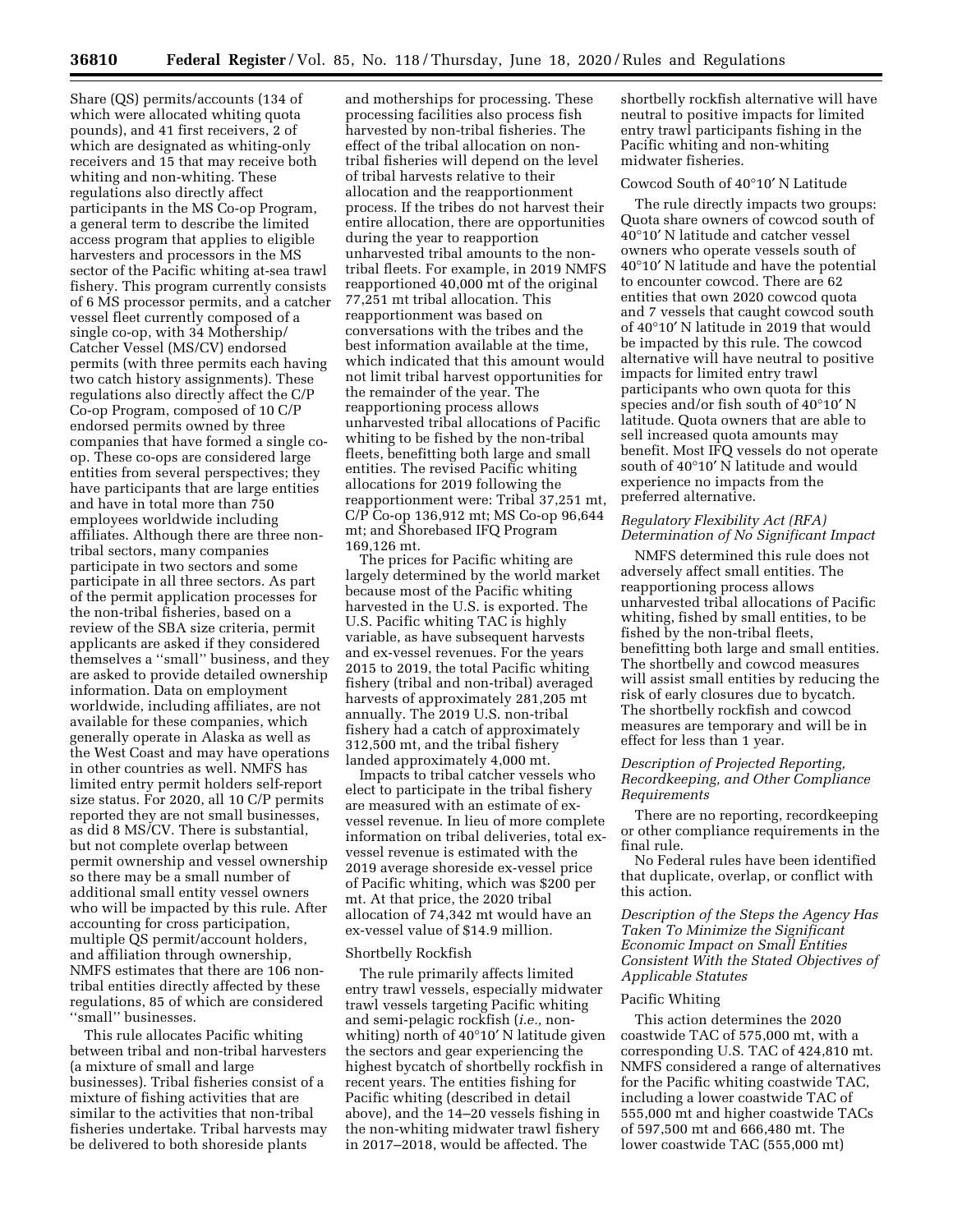would have greater economic impacts for 2020 than the coastwide TAC of 575,000 mt. The higher coastwide TACs considered in the range (597,500 mt and 666,480 mt) would have less economic impact for 2020. However, 2020 stock assessment projections indicate these higher catch levels (*e.g.* 597,500 mt and 666,480 mt) may result in near-term stock biomass declines below target levels. This is contrary to the Whiting Act and Agreement, which requires sustainable management of the Pacific whiting resource.

NMFS considered two alternatives for the tribal allocation action: The ''No-Action'' and the ''Proposed Action.'' NMFS did not consider a broader range of alternatives to the proposed tribal allocation. The tribal allocation is based primarily on the requests of the tribes. These requests reflect the level of participation in the fishery that will allow them to exercise their treaty right to fish for Pacific whiting. Under the Action alternative, NMFS set the tribal allocation percentage at 17.5 percent, as requested by the tribes. This would yield a tribal allocation of 74,342 mt for 2020. Consideration of a percentage lower than the tribal request of 17.5 percent is not appropriate in this instance. As a matter of policy, NMFS has historically supported the harvest levels requested by the tribes. Based on the information available to NMFS, the tribal request is within their tribal treaty rights. A higher percentage would arguably also be within the scope of the treaty rights. However, a higher percentage would unnecessarily limit the non-tribal fishery.

Under the No-Action alternative, NMFS would not make an allocation to the tribal sector. This alternative was considered, but the regulatory framework provides for a tribal allocation on an annual basis only. Therefore, the no-action alternative would result in no allocation of Pacific whiting to the tribal sector in 2020, which would be inconsistent with NMFS's responsibility to manage the fishery consistent with the tribes' treaty rights. Given that there is a tribal request for allocation in 2020, this alternative received no further consideration.

#### Shortbelly Rockfish

This action establishes the 2020 ACL of 3,000 mt. The Council and NMFS considered two additional alternatives for shortbelly rockfish: No action and specifying a 2020 ACL of 4,184 mt. Under the no action alternative, NMFS would not change the 2020 ACL for shortbelly rockfish. This no action alternative has the highest risk of an

early fishery closure and lost revenue for Pacific whiting and limited entry non-whiting midwater trawl fisheries and communities. The range of predicted impacts in terms of foregone income is \$4.6 million to \$175.2 million depending on whether there is a late season closure in December or an earlier closure in June. The measure for shortbelly rockfish would reduce the risk of an early closure for midwater trawl fisheries due to the possibility of high bycatch of shortbelly rockfish in 2020, and avoid the adverse economic impacts to West Coast fishing communities that would result from such closures or constraints. The measure to establish the 2020 ACL at 3,000 mt, rather than the alternative of 4,184 mt, should be sufficient to avoid constraining the midwater trawl fishery while continuing to ensure more than adequate shortbelly rockfish as forage.

## Cowcod South of 40°10′ N Latitude

This action eliminates the 2020 ACT of 6 mt for cowcod south of 40°10′ N latitude and reduces the research setaside amount to 1 mt. The measure increases the annual vessel limit for cowcod from 858 lbs (0.4 mt) to 1,264 lbs (0.6 mt). This measure meets the stated purpose and need to reduce the risk that IFQ vessels south of 40°10′ N latitude will reach their individual vessel limits of cowcod in 2020 and have to cease fishing in the IFQ fishery for the remainder of the year, which would result in adverse economic impacts on those vessels and fishing communities in the area.

The Council and NMFS considered no action and alternatives to provide relief on limited entry trawl participants fishing south of 40°10′ N latitude, including removing the ACT and varying adjustments to the research setaside amounts. Under the no action alternative, NMFS would not change the ACT or research set-aside amounts. This no action alternative would result in potential loss of revenue if vessels reach their cowcod individual vessel limit and are required to cease fishing for the remainder of the year.

The Council considered an alternative to remove the ACT of 6 mt and reduce the research set-aside to 0.5 mt. This alternative may have resulted in a lesser economic impact on vessels and fishing communities, but it did not provide an adequate amount of cowcod for research.

#### *Small Entity Compliance Guide*

Section 212 of the Small Business Regulatory Enforcement Fairness Act of 1996 states that, for each rule or group of related rules for which an agency is

required to prepare a FRFA, the agency shall publish one or more guides to assist small entities in complying with the rule, and shall designate such publications as ''small entity compliance guides.'' The agency shall explain the actions a small entity is required to take to comply with a rule or group of rules. As part of this and the related 2019–2020 Biennial Specifications and Management Measures for the Pacific Coast Groundfish Fishery (83 FR 63970; December 12, 2018) rulemaking process, a small entity compliance guide was sent to stakeholders, and copies of the final rule and guides (*i.e.,* information bulletins) are available from NMFS at the following website: *[https://](https://www.fisheries.noaa.gov/species/pacific-whiting#management) [www.fisheries.noaa.gov/species/pacific](https://www.fisheries.noaa.gov/species/pacific-whiting#management)[whiting#management.](https://www.fisheries.noaa.gov/species/pacific-whiting#management)* 

## *Consultation and Coordination With Indian Tribal Governments*

Pursuant to Executive Order 13175, this final rule was developed after meaningful consultation and collaboration with tribal officials from the area covered by the Pacific Coast Groundfish FMP. Under the Magnuson-Stevens Act at 16 U.S.C. 1852(b)(5), one of the voting members of the Pacific Council must be a representative of an Indian tribe with federally recognized fishing rights from the area of the Council's jurisdiction. In addition, regulations implementing the Pacific Coast Groundfish FMP establish a procedure by which the tribes with treaty fishing rights in the area covered by the Pacific Coast Groundfish FMP request new allocations or regulations specific to the tribes, in writing, before the first of the two meetings at which the Council considers groundfish management measures. The regulations at 50 CFR 660.324(d) further state, ''the Secretary will develop tribal allocations and regulations under this paragraph in consultation with the affected tribe(s) and, insofar as possible, with tribal consensus.'' The tribal management measures in this final rule have been developed following these procedures.

With this final rule, NMFS, acting on behalf of the Secretary, determined that the FMP is implemented in a manner consistent with treaty rights of four Treaty Tribes to fish in their ''usual and accustomed grounds and stations'' in common with non-tribal citizens. *United States* v. *Washington,* 384 F. Supp. 313 (W.D. Wash. 1974).

#### **List of Subjects in 50 CFR Part 660**

Fisheries, Fishing, Indian Fisheries.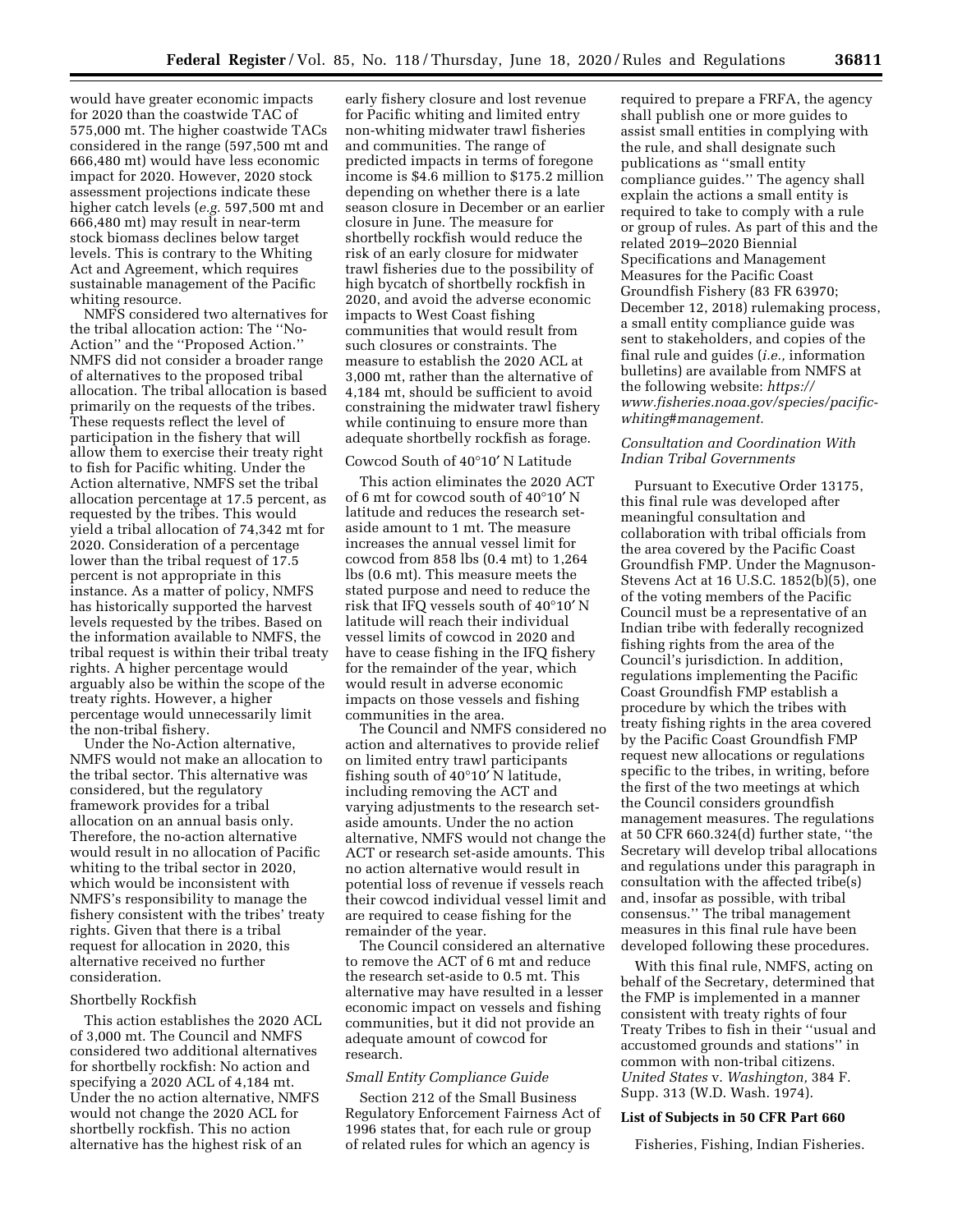Dated: June 11, 2020.

### **Samuel D. Rauch III,**

*Deputy Assistant Administrator for Regulatory Programs, National Marine Fisheries Service.* 

For the reasons set out in the preamble, 50 CFR part 660 is amended as follows:

## **PART 660–-FISHERIES OFF WEST COAST STATES**

■ 1. The authority citation for part 660 continues to read as follows:

**Authority:** 16 U.S.C. 1801 *et seq.,* 16 U.S.C. 773 *et seq.,* and 16 U.S.C. 7001 *et seq.* 

■ 2. In § 660.50, revise paragraph  $(f)(4)$ to read as follows:

**§ 660.50 Pacific Coast treaty Indian fisheries.** 

- \* \* \* \* \*
- (f) \* \* \*

(4) *Pacific whiting.* The tribal allocation for 2020 will be 74,342 mt. \* \* \* \* \*

■ 3. Revise table 2a to part 660, subpart C, to read as follows:

## TABLE 2a TO PART 660, SUBPART C—2020, AND BEYOND, SPECIFICATION OF OFL, ABC, ACL, ACT AND FISHERY HARVEST GUIDELINES

[Weights in metric tons]

| Stocks/stock complexes                          | Area                                                            | OFL     | <b>ABC</b>     | ACL <sup>a</sup> | Fishery HG <sup>b</sup> |
|-------------------------------------------------|-----------------------------------------------------------------|---------|----------------|------------------|-------------------------|
|                                                 |                                                                 | 76      | 68             | 10               | 9                       |
|                                                 |                                                                 | 62      | 57             | <b>NA</b>        | <b>NA</b>               |
|                                                 |                                                                 | 13      | 11             | NA               | <b>NA</b>               |
| YELLOWEYE ROCKFISH <sup>d</sup>                 |                                                                 | 84      | 77             | 49               | 43                      |
|                                                 |                                                                 | 15,306  | 12,750         | 12,750           | 10.655                  |
|                                                 |                                                                 | 541     | 494            | 494              | 452                     |
|                                                 |                                                                 | 341     | 326            | 326              | 325                     |
|                                                 |                                                                 | 311     | 297            | 297              | 279                     |
|                                                 |                                                                 | 2,104   | 2,011          | 2,011            | 1,965                   |
|                                                 |                                                                 | 153     | 146            | 146              | 146                     |
|                                                 |                                                                 | 331     | 307            | 307              | 305                     |
|                                                 |                                                                 | 1,431   | 1,368          | 1,368            | 1,301                   |
|                                                 |                                                                 | 2,521   | 2,410          | 2,410            | 2,325                   |
|                                                 |                                                                 | 853     | 815            | 815              | 781                     |
|                                                 |                                                                 | 92.048  | 87,998         | 50,000           | 48,404                  |
|                                                 |                                                                 | 11,101  | 10,135         | 10,135           | 9,919                   |
|                                                 |                                                                 | 4,768   | 4,558          | 4,541            | 4,263                   |
|                                                 |                                                                 | 977     | 934            | 869              | 858                     |
|                                                 |                                                                 | 2,474   | 2,365          | 2,000            | 1,852                   |
|                                                 |                                                                 | 3,901   | 3,250          | 2,470            | 2,420                   |
|                                                 |                                                                 | .       | .              | 780              | 779                     |
|                                                 |                                                                 | 3.200   | 2,221          | 1,600            | 1,094                   |
|                                                 |                                                                 | 666,458 | $(\mathbb{W})$ | $(\mathsf{w})$   | 348,968                 |
|                                                 |                                                                 | 4,632   | 4,229          | 4,229            | 4,207                   |
|                                                 |                                                                 | 2,976   | 2,845          | 2,845            | 2,524                   |
|                                                 |                                                                 | 8.648   | 7,896          | 5,723            | See Table 2c            |
|                                                 |                                                                 | .       | .              | 2,032            | 2,028                   |
|                                                 |                                                                 | 6,950   | 5,789          | 3,000            | 2,983                   |
|                                                 |                                                                 | 3.063   | 2,551          | 1,669            | 1,604                   |
|                                                 |                                                                 | .       |                | 883              | 882                     |
|                                                 |                                                                 | 2.472   | .<br>2,059     | 2,059            | 1,726                   |
|                                                 |                                                                 | 1,810   | 1,731          | 1,731            | 1,714                   |
|                                                 |                                                                 | 652     | 452            | 452              | 433                     |
|                                                 |                                                                 | 11,714  | 11,199         | 11,199           | 10,951                  |
|                                                 |                                                                 | 6,261   | 5,986          | 5,986            | 4,941                   |
| Black Rockfish/Blue Rockfish/Deacon Rockfish ii | Oregon (Between $46^{\circ}16'$ N lat. and $42^{\circ}$ N lat.) | 670     | 611            | 611              | 609                     |
|                                                 | Oregon (Between $46^{\circ}16'$ N lat. and $42^{\circ}$ N lat.) | 216     | 204            | 204              | 204                     |
|                                                 |                                                                 | 12      | 10             | 10               | 10                      |
|                                                 |                                                                 | 92      | 82             | 82               | 79                      |
|                                                 |                                                                 | 2,302   | 2,048          | 2,048            | 1,971                   |
|                                                 |                                                                 | 1,873   | 1,732          | 1,732            | 1,651                   |
|                                                 |                                                                 | 1.322   |                |                  |                         |
|                                                 |                                                                 | 1,919   | 1,165<br>1,626 | 1,163<br>1,625   | 1,159<br>1,546          |
|                                                 |                                                                 | 855     | 743            | 743              | 723                     |
|                                                 |                                                                 | 8,202   | 6,041          |                  | 5,792                   |
|                                                 |                                                                 | 286     | 239            | 6.041<br>239     | 230                     |
|                                                 |                                                                 |         |                |                  |                         |

a Annual catch limits (ACLs), annual catch targets (ACTs) and harvest guidelines (HGs) are specified as total catch values.

**b Fishery HGs means the HG or quota after subtracting Pacific Coast treaty Indian tribes allocations and projected catch, projected research** 

catch, deductions for fishing mortality in non-groundfish fisheries, and deductions for EFPs from the ACL or ACT.<br>Cowcod south of 40°10′ N lat. 1 mt is deducted from the ACL to accommodate EFP fishing (less than 0.1 mt) an

in a fishery HG of 9 mt. Any additional mortality in research activities will be deducted from the ACL.<br>d Yelloweye rockfish. The 49 mt ACL is based on the current rebuilding plan with a target year to rebuild of 2029 and 65 percent. 6.1 mt is deducted from the ACL to accommodate the Tribal fishery (2.3 mt), the incidental open access fishery (0.62 mt), EFP catch (0.24 mt) and research catch (2.92 mt), resulting in a fishery HG of 43 mt. The non-trawl HG is 39.5 mt. The non-nearshore HG is 2.1 mt and the nearshore HG is 6.2 mt. Recreational HGs are: 10.2 mt (Washington); 9.1 mt (Oregon); and 11.9 mt (California). In addition, there are the following ACTs: Non-nearshore (1.7 mt), nearshore (4.9 mt), Washington recreational (8.1 mt), Oregon recreational (7.2 mt), and California rec-<br>reational (9.4 mt).

e Arrowtooth flounder. 2,094.9 mt is deducted from the ACL to accommodate the Tribal fishery (2,041 mt), the incidental open access fishery (40.8 mt), EFP fishing (0.1 mt), and research catch (13 mt), resulting in a fishery HG of 10,655 mt.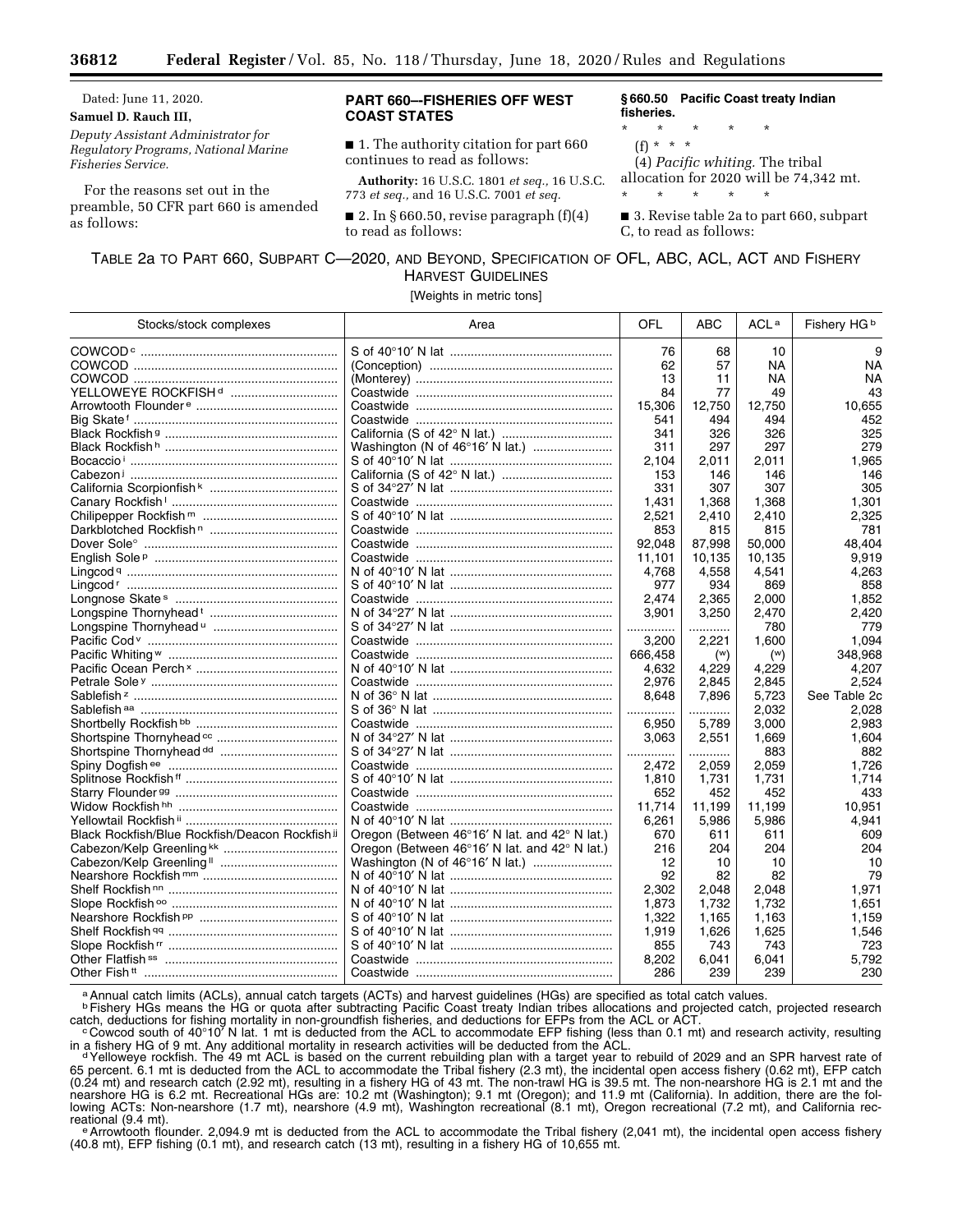9Black rockfish (California). 1.3 mt is deducted from the ACL to accommodate EFP fishing (1.0 mt) and the incidental open access fishery (0.3 mt), resulting in a fishery HG of 325 mt.

<sup>n</sup>Black rockfish (Washington). 18.1 mt is deducted from the ACL to accommodate the Tribal fishery (18 mt) and research catch (0.1 mt), re-<br>sulting in a fishery HG of 279 mt.

iBocaccio south of 40°10′ N lat. The stock is managed with stock-specific harvest specifications south of 40°10′ N lat. and within the Minor Shelf Rockfish complex north of 40°10′ N lat. 46.1 mt is deducted from the ACL to accommodate the incidental open access fishery (0.5 mt),<br>EFP catch (40 mt) and research catch (5.6 mt), resulting in a fishery HG of 1,965 m j Cabezon (California). 0.3 mt is deducted from the ACL to accommodate the incidental open access fishery, resulting in a fishery HG of 146

mt.<br><sup>k</sup> California scorpionfish south of 34°27′ N lat. 2.4 mt is deducted from the ACL to accommodate the incidental open access fishery (2.2 mt)<br>and research catch (0.2 mt), resulting in a fishery HG of 305 mt.

Canary rockfish. 67.1 mt is deducted from the ACL to accommodate the Tribal fishery (50 mt), the incidental open access fishery (1.3 mt), EFP catch (8 mt), and research catch (7.8 mt), resulting in a fishery HG of 1,301 mt. Recreational HGs are: 44.3 mt (Washington); 66.5 mt (Or-<br>egon); and 119.7 mt (California). egon); and 119.7 mt (California).<br>m Chilipepper rockfish south of 40°10′ N lat. Chilipepper are managed with stock-specific harvest specifications south of 40°10′ N lat. and with-

in the Minor Shelf Rockfish complex north of 40°10′ N lat. 84.9 mt is deducted from the ACL to accommodate the incidental open access fishery

(11.5 mt), EFP fishing (60 mt), and research catch (13.4 mt), resulting in a fishery HG of 2,325 mt.<br>no Darkblotched rockfish. 33.8 mt is deducted from the ACL to accommodate the Tribal fishery (0.2 mt), the incidental ope

 $^6$ Dover sole. 1,595.6 mt is deducted from the ACL to accommodate the Tribal fishery (1,497 mt), the incidental open access fishery (49.3 mt), EFP fishing (0.1 mt), and research catch (49.2 mt), resulting in a fishery HG

PEnglish sole. 216.2 mt is deducted from the ACL to accommodate the Tribal fishery (200 mt), the incidental open access fishery (8.1 mt), EFP fishing (0.1 mt), and research catch (8 mt), resulting in a fishery HG of 9.919

q Lingcod north of 40°10′ N lat. 278 mt is deducted from the ACL for the Tribal fishery (250 mt), the incidental open access fishery (9.8 mt),

EFP catch (1.6 mt) and research catch (16.6 mt), resulting in a fishery HG of 4,263 mt.<br>
"Lingcod south of 40°10' N lat. 11.3 mt is deducted from the ACL to accommodate the incidental open access fishery (8.1 mt) and resea

catch (3.2 mi), resulting in a fishery HG of 858 million and a fishery HG of 1,852 mt is longnose skate. 148.3 mt is deducted from the ACL to accommodate the Tribal fishery (130 mt), incidental open access fishery (5.7 mt)

<sup>t</sup>Longspine thornyhead. 50.4 mt is deducted from the ACL to accommodate the Tribal fishery (30 mt), the incidental open access fishery (6.2 mt), and research catch (14.2 mt), resulting in a fishery HG of 2,420 mt.<br>"Longspine thornyhead south of 34°27' N lat. 1.4 mt is deducted from the ACL to research catch, resulting in a fishery HG of 2,420 mt.<br>"Pacific cod.

the incidental open access fishery (0.6 mt), resulting in a fishery HG of 1,094 mt. w Pacific whiting. The 2020 OFL of 666,458 mt is based on the 2020 assessment with an F40% of FMSY proxy. The 2020 coastwide adjusted

Total Allowable Catch (TAC) is 575,000 mt. The U.S. TAC is 73.88 percent of the coastwide TAC. The 2020 adjusted U.S. TAC is 424,810 mt (367,202 mt unadjusted TAC + 57,608 mt carryover adjustment). From the adjusted U.S. TAC, 74,342 mt is deducted to accommodate the Tribal fishery, and 1,500 mt is deducted to accommodate research and bycatch in other fisheries, resulting in a 2020 fishery HG of 348,968 mt. The TAC for Pacific whiting is established under the provisions of the Agreement with Canada on Pacific Hake/Whiting and the Pacific Whiting Act of

2006, 16 U.S.C. 7001-7010, and the international exception applies. Therefore, no ABC or ACL values are provided for Pacific whiting.<br><sup>×</sup> Pacific ocean perch north of 40°10′ N lat. 22.4 mt is deducted from the ACL to accom

y Petrale sole. 320.6 mt is deducted from the ACL to accommodate the Tribal fishery (290 mt), the incidental open access fishery (6.4 mt), EFP catch (0.1 mt), and research catch (24.1 mt), resulting in a fishery HG of 2,52

 $z$  Sablefish north of 36° N lat. The 40–10 adjustment is applied to the ABC to derive a coastwide ACL value because the stock is in the precautionary zone. This coastwide ACL value is not specified in regulations. The coastwide ACL value is apportioned north and south of 36° N lat., using the 2003–2014 average estimated swept area biomass from the NMFS NWFSC trawl survey, with 73.8 percent apportioned north of 36° N lat. and 26.2 percent apportioned south of 36° N lat. The northern ACL is 5,723 mt and is reduced by 572 mt for the Tribal allocation (10 perceN of the ACL north of 36° N lat.). The 572 mt Tribal allocation is reduced by 1.5 percent to account for discard mortality. Detailed sablefish alloca-<br>tions are shown in Table 2c.

aa Sablefish south of 36° N lat. The ACL for the area south of 36° N lat. is 2,032 mt (26.2 percent of the calculated coastwide ACL value). 4.2 mt is deducted from the ACL to accommodate the incidental open access fishery (1.8 mt) and research catch (2.4 mt), resulting in a fishery HG<br>of 2,028 mt.

bb Shortbelly rockfish. 17.2 mt is deducted from the ACL to accommodate the incidental open access fishery (8.9 mt), EFP catch (0.1 mt), and research catch (8.2 mt), resulting in a fishery HG of 2,983 mt.<br>  $\infty$  Shortspine thornyhead north of 34°27′ N lat. 65.3 mt is deducted from the ACL to accommodate the Tribal fishery (50 mt), the incidental  $\infty$ 

open access fishery (4.7 mt), EFP catch (0.1 mt), and research catch (10.5 mt), resulting in a fishery HG of 1,604 mt for the area north of 34°27′

<sup>dd</sup> Shortspine thornyhead south of 34°27′ N lat. 1.2 mt is deducted from the ACL to accommodate the incidental open access fishery (0.5 mt) and research catch (0.7 mt), resulting in a fishery HG of 882 mt for the area so

e Spiny dogfish. 333 mt is deducted from the ACL to accommodate the Tribal fishery (275 mt), the incidental open access fishery (22.6 mt),<br>EFP catch (1.1 mt), and research catch (34.3 mt), resulting in a fishery HG of 1,72

ff Splitnose rockfish south of 40°10' N lat. Splitnose rockfish in the north is managed in the Slope Rockfish complex and with stock-specific harvest specifications south of 40°10′ N lat. 16.6 mt is deducted from the ACL to accommodate the incidental open access fishery (5.8 mt), research catch (9.3 mt) and EFP catch (1.5 mt), resulting in a fishery HG of 1,714 mt.

gg Starry flounder. 18.8 mt is deducted from the ACL to accommodate the Tribal fishery (2 mt), EFP catch (0.1 mt), research catch (0.6 mt),

and the incidental open access fishery (16.1 mt), resulting in a fishery HG of 433 mt.<br>http://widow.rockfish. 248.4 mt is deducted from the ACL to accommodate the Tribal fishery (200 mt), the incidental open access fishery

EFP catch (28 mt) and research catch (17.3 mt), resulting in a fishery HG of 10,951 mt.<br>"Yellowtail rockfish north of 40°10' N lat. 1,045.1 mt is deducted from the ACL to accommodate the Tribal fishery (1,000 mt), the inci

jjBlack rockfishBlue rockfishDeacon rockfish (Oregon). 1.2 mt is deducted from the ACL to accommodate the incidental open access fishery (0.3 mt) and EFP catch (0.9 mt), resulting in a fishery HG of 609 mt.<br><sup>kk</sup> CabezonKelp greenling (Oregon). 0.2 mt is deducted from the ACL to accommodate EFP catch, resulting in a fishery HG of 204 mt.<br>"CabezonKelp greenli

mm Nearshore Rockfish north of 40°10′ N lat. 2.8 mt is deducted from the ACL to accommodate the Tribal fishery (1.5 mt), EFP catch (0.1 mt), research catch (0.3), and the incidental open access fishery (0.9 mt), resulting

nn Shelf Rockfish north of 40°10' N lat. 76.9 mt is deducted from the ACL to accommodate the Tribal fishery (30 mt), the incidental open ac-

cess fishery (17.7 mt), EFP catch (4.5 mt), and research catch (24.7 mt), resulting in a fishery HG of 1,971 mt.<br>  $\degree$  Slope Rockfish north of 40°10' N lat. 80.8 mt is deducted from the ACL to accommodate the Tribal fishe

PP Nearshore Rockfish south of 40°10' N lat. 4.1 mt is deducted from the ACL to accommodate the incidental open access fishery (1.4 mt) and research catch (2.7 mt), resulting in a fishery HG of 1,159 mt.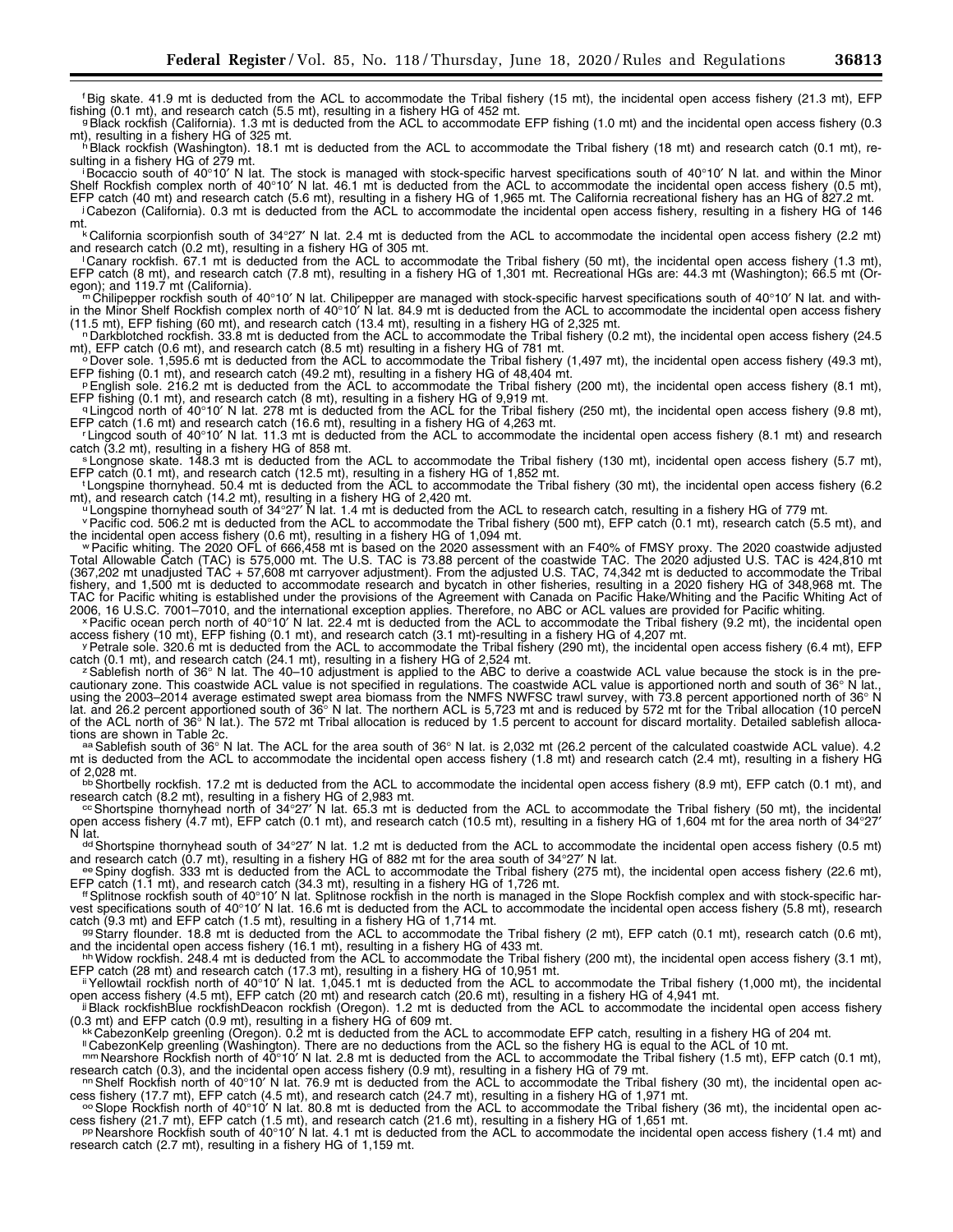qq Shelf Rockfish south of 40°10' N lat. 79.1 mt is deducted from the ACL to accommodate the incidental open access fishery (4.6 mt), EFP catch (60 mt), and research catch (14.5 mt), resulting in a fishery HG of 1,546 mt.<br>The measure of 1,546 mt. resulting in a fishery HG of 1,546 mt.<br>The incidental open access fishery (16.9 mt), EFP<br>The Rockfish south of 4

catch (1 mt), and research catch (2.3 mt), resulting in a fishery HG of 723 mt. Blackgill rockfish has a stock-specific HG for the entire groundfish fishery south of 40°10′ N lat. set equal to the species' contribution to the 40–10-adjusted ACL. Harvest of blackgill rockfish in all groundfish fish-

<sup>ss</sup> Other Flatfish. The Other Flatfish complex is comprised of flatfish species managed in the PCGFMP that are not managed with stock-specific OFLs/ABCs/ACLs. MoS of the species in the Other Flatfish complex are unassessed and include: Butter sole, curlfin sole, flathead sole, Pacific sanddab, rock sole, sand sole, and rex sole. 249.5 mt is deducted from the ACL to accommodate the Tribal fishery (60 mt), the incidental

open access fishery (161.6 mt), EFP fishing (0.1 mt), and research catch (27.8 mt), resulting in a fishery HG of 5,792 mt.<br>"Other Fish. The Other Fish complex is comprised of kelp greenling off California and leopard shark ACL to accommodate the incidental open access fishery (8.8 mt) and research catch (0.1 mt), resulting in a fishery HG of 230 mt.

■ 4. Revise table 2b to part 660, subpart

C, to read as follows:

# TABLE 2b TO PART 660, SUBPART C—2020, AND BEYOND, ALLOCATIONS BY SPECIES OR SPECIES GROUP

[Weight in metric tons]

|                              | Area              | Fishery HG<br>or AĆT <sup>a</sup> | Trawl        |          | Non-trawl |         |  |
|------------------------------|-------------------|-----------------------------------|--------------|----------|-----------|---------|--|
| Stocks/stock complexes       |                   |                                   | $\%$         | Mt       | $\%$      | Mt      |  |
| Arrowtooth flounder          | Coastwide         | 10.655.1                          | 95           | 10,122.3 | 5         | 532.8   |  |
| Big skate <sup>a</sup>       | Coastwide         | 452.1                             | 95           | 429.5    | 5         | 22.6    |  |
| Bocaccio <sup>a</sup>        | S of 40°10' N lat | 1.964.9                           | 39           | 767.1    | 61        | 1,197.8 |  |
| Canary rockfish <sup>a</sup> | Coastwide         | 1,300.9                           | 72           | 940.3    | 28        | 360.6   |  |
| Chilipepper rockfish         | S of 40°10' N lat | 2,325.1                           | 75           | 1,743.8  | 25        | 581.3   |  |
| COWCOD <sup>a</sup>          | S of 40°10' N lat | 9.0                               | 36           | 3.2      | 64        | 5.8     |  |
| Darkblotched rockfish        | Coastwide         | 781.2                             | 95           | 742.1    | 5         | 39.1    |  |
| Dover sole                   | Coastwide         | 48.404.4                          | 95           | 45.984.2 | 5         | 2,420.2 |  |
| English sole                 | Coastwide         | 9.918.8                           | 95           | 9.422.9  | 5         | 495.9   |  |
| Lingcod                      | N of 40'10° N lat | 4,263.0                           | 45           | 1,918.4  | 55        | 2,344.7 |  |
| Lingcod                      | S of 40'10° N lat | 857.7                             | 45           | 386.0    | 55        | 471.7   |  |
| Longnose skate <sup>a</sup>  | Coastwide         | 1,851.7                           | 90           | 1,666.5  | 10        | 185.2   |  |
| Longspine thornyhead         | N of 34°27' N lat | 2,419.6                           | 95           | 2,298.6  | 5         | 121.0   |  |
|                              | Coastwide         | 1.093.8                           | 95           | 1,039.1  | 5         | 54.7    |  |
| Pacific whiting b            | Coastwide         | 348,968                           | 100          | 348,968  | $\Omega$  | 0       |  |
| Pacific ocean perch          | N of 40°10' N lat | 4.206.6                           | 95           | 3,996.3  | 5         | 210.3   |  |
| Petrale sole                 | Coastwide         | 2,524.4                           | 95           | 2,398.2  | 5         | 126.2   |  |
| Sablefish                    | N of 36° N lat    | <b>NA</b>                         | See Table 2c |          |           |         |  |
| Sablefish                    | S of 36° N lat    | 2.027.8                           | 42           | 851.7    | 58        | 1,176.1 |  |
| Shortspine thornyhead        | N of 34°27' N lat | 1,603.7                           | 95           | 1,523.5  | 5         | 80.2    |  |
| Shortspine thornyhead        | S of 34°27' N lat | 881.8                             | <b>NA</b>    | 50.0     | <b>NA</b> | 831.8   |  |
| Splitnose rockfish           | S of 40°10' N lat | 1.714.4                           | 95           | 1,628.7  | 5         | 85.7    |  |
| Starry flounder              | Coastwide         | 433.2                             | 50           | 216.6    | 50        | 216.6   |  |
| Widow rockfish               | Coastwide         | 10,950.6                          | 91           | 9,965.0  | 9         | 985.6   |  |
| YELLOWEYE ROCKFISH           | Coastwide         | 42.9                              | 8            | 3.4      | 92        | 39.5    |  |
| Yellowtail rockfish          | N of 40°10' N lat | 4.940.9                           | 88           | 4.348.0  | 12        | 592.9   |  |
| Minor Shelf Rockfish North   | N of 40°10' N lat | 1,971.1                           | 60.2         | 1,186.6  | 39.8      | 784.5   |  |
| Minor Shelf Rockfish South   | S of 40°10' N lat | 1,545.9                           | 12.2         | 188.6    | 87.8      | 1,357.3 |  |
| Minor Slope Rockfish North   | N of 40°10' N lat | 1,651.2                           | 81           | 1,337.5  | 19        | 313.7   |  |
| Minor Slope Rockfish South   | S of 40°10' N lat | 722.8                             | 63           | 455.4    | 37        | 267.4   |  |
| Other Flatfish               | Coastwide         | 5,791.5                           | 90           | 5,212.4  | 10        | 579.2   |  |

aAllocations decided through the biennial specification process.

**b Consistent with regulations at § 660.55(i)(2), the commercial harvest guideline for Pacific whiting is allocated as follows: 34 Percent (118,649** mt) for the C/P Coop Program; 24 percent (83,752 mt) for the MS Coop Program; and 42 percent (146,567 mt) for the Shorebased IFQ Program. No more than 5 percent of the Shorebased IFQ Program allocation (7,328 mt) may be taken and retained south of 42° N lat. before the start of the primary Pacific whiting season north of 42° N lat.

> (d) \* \* \*  $(1) * * * *$

■ 5. In § 660.140, revise paragraph  $(d)(1)(ii)(D)$  to read as follows:

## **§ 660.140 Shorebased IFQ Program.**

\* \* \* \* \*

 $(ii) * * * *$ (D) *Pacific whiting and non-whiting QP shorebased trawl allocations.* For the trawl fishery, NMFS will issue QP based on the following shorebased trawl allocations: